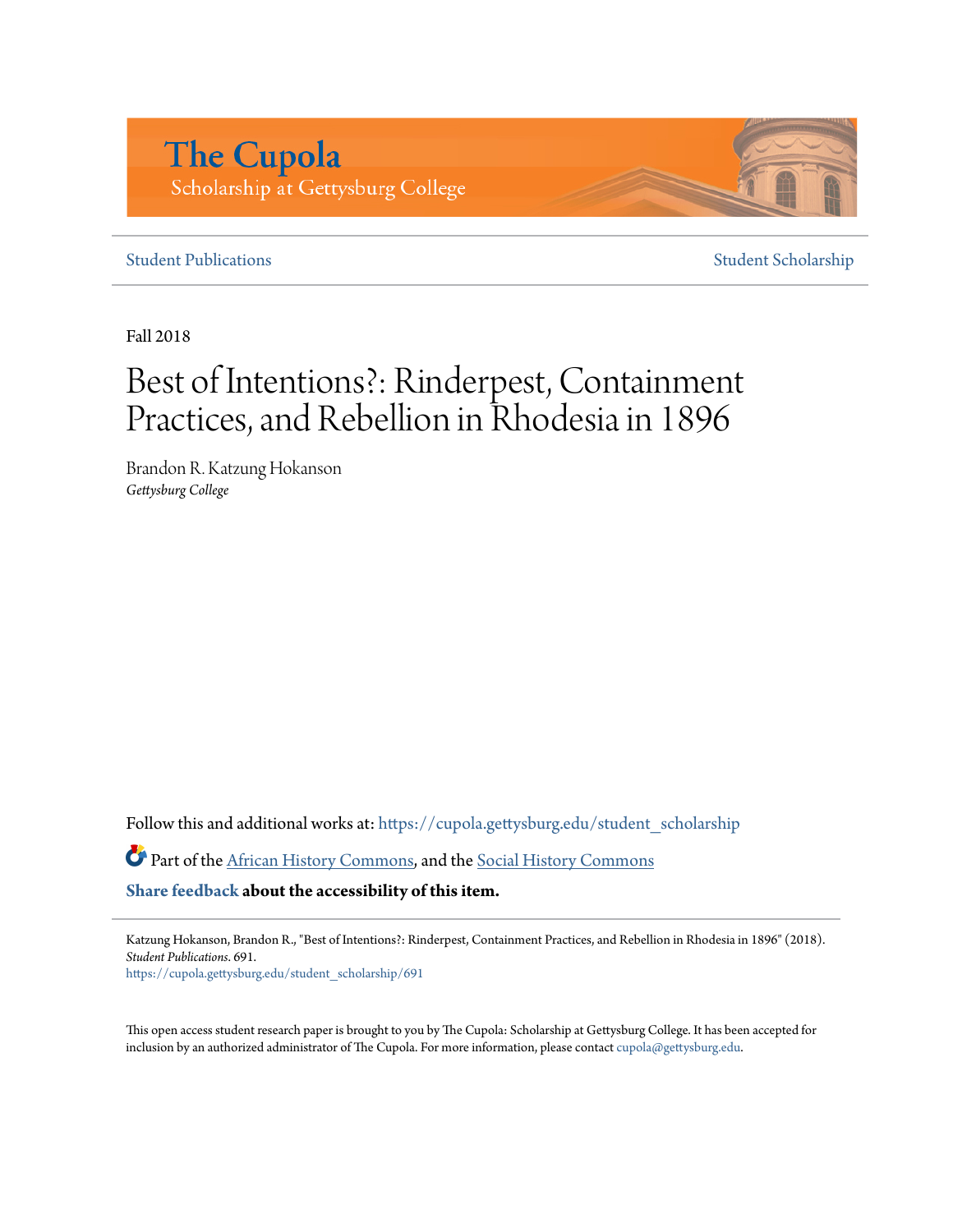# Best of Intentions?: Rinderpest, Containment Practices, and Rebellion in Rhodesia in 1896

### **Abstract**

Rinderpest was a deadly bovine virus that plagued cattle herds across Europe and Asia for centuries. In the late 1880's-early 1890's, the virus found its way to the African continent where it wreaked immense havoc among the unimmune herds of African pastoralists and agriculturalists. By February 1896, the virus had crossed the Rhodesian border along the Zambezi River and began killing off cattle owned by ethnic groups like the Matabele and Shona, as well as those owned by white settlers. In an effort to contain the virus, the British South African Company consulted with colonial officials from the Cape Colony, who in turn advised the local police in Rhodesia to practice quarantines of cattle herds and to begin legal mass killings of sick and healthy cattle to create a buffer zone. The harsh practices of legalized killings of cattle, coupled with an already preexisting tense political situation, convinced the Matabele to take a stand against the colonial state in an act of rebellion.

#### **Keywords**

Rinderpest, Rhodesia, Matabele, Colonialism, Veterinary Practices

#### **Disciplines**

African History | History | Social History

#### **Comments**

Written for Hist 371: Modern African Environments.

#### **Creative Commons License**

**[Creative](https://creativecommons.org/licenses/by/4.0/)** 

**This work is licensed under a** [Creative Commons Attribution 4.0 License.](https://creativecommons.org/licenses/by/4.0/) License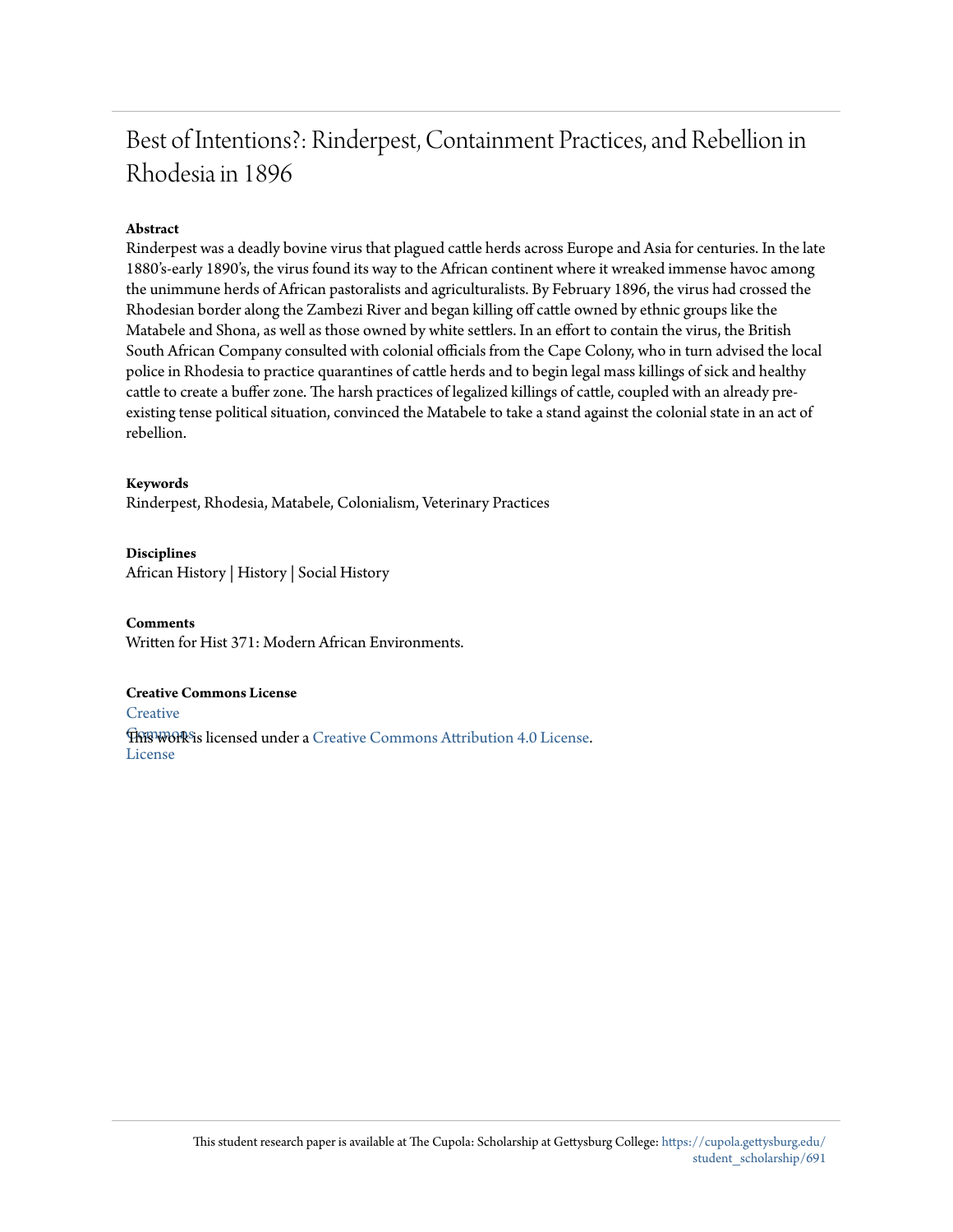*Best of Intentions?: Rinderpest, Containment Practices, and Rebellion in Rhodesia in 1896*

Brandon Katzung Hokanson History 371 Professor Bamba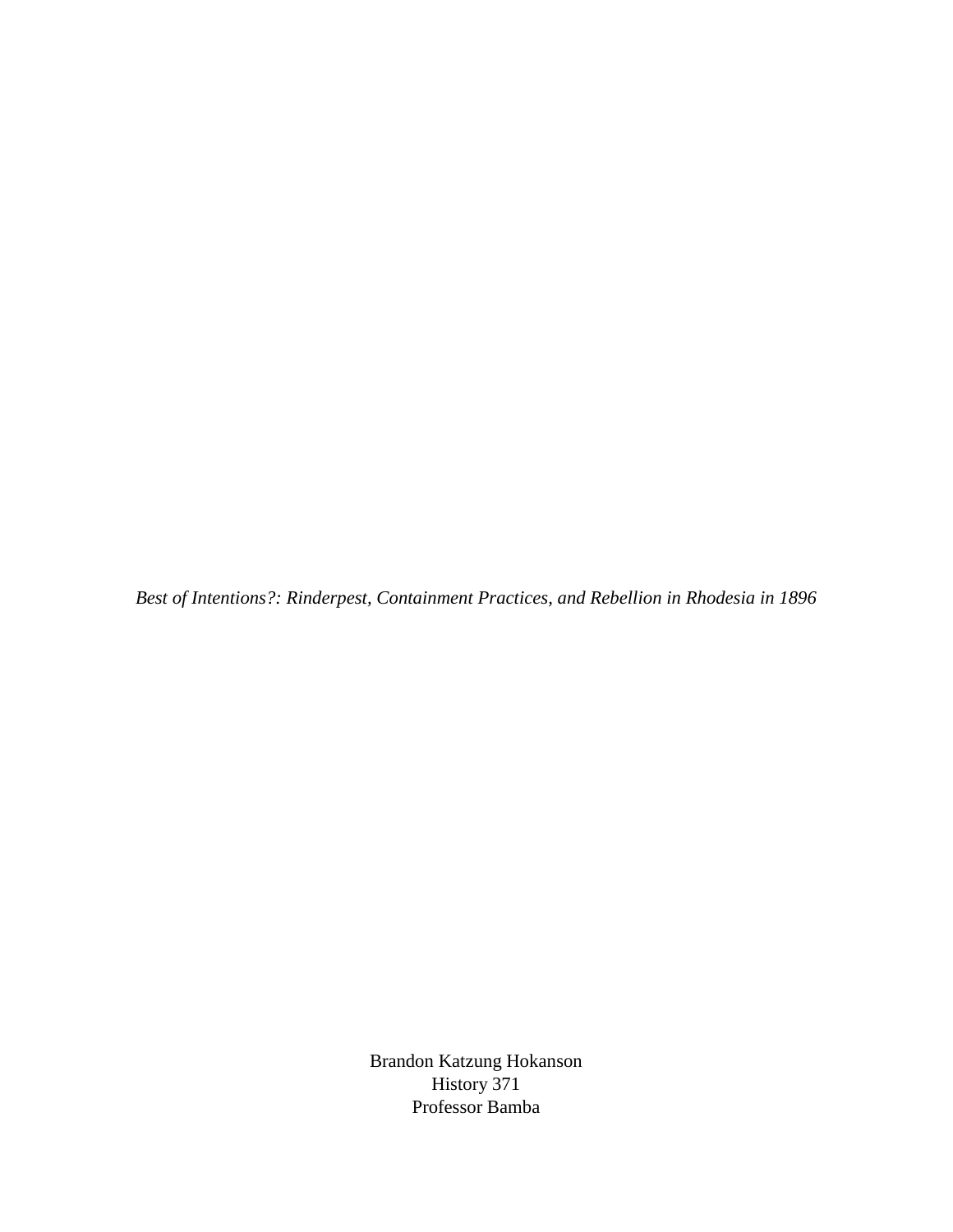Even the most miniscule of organisms on earth are incredibly capable of historical agency. Viruses—invisible to human eyes without the aid of an electron microscope—have proven to be profound agents in human history.<sup>[1](#page-3-0)</sup> It was because of a virus that the African continent, in the final decade of the nineteenth century, witnessed one of the worst agricultural disasters of recent human history. Rinderpest, an extremely fatal bovine virus, left a trail of dead cattle and devastated African pastoralists and farmers in its wake. By the spring of 1896, the virus had reached the northern banks of the Zambezi River, and when word emerged that it had crossed the natural barrier in February, it did not take long for the rumors to prove true: cattle began dying in southern Africa in droves, and the British colonial state struggled to cope with an entity that failed to respect borderlines on a map. The British responded to the rinderpest outbreak by practicing quarantines and mass killings of sick and healthy cattle, which proved to be a gross cultural misunderstanding on the part of the colonial state. I argue that these earliest veterinary practices forced upon locals in southern Africa by the British colonial state to contain rinderpest were a major contributing factor for the Matabele Rebellion of 1896-7. Cattle were far more than just a food source to the Matabele, as the British would quickly find out.

Narratives written by Africanist scholars dedicated exclusively to the rinderpest outbreak exist in a substantial number. However, the majority of existing narratives have focused on British-administered southern Africa.<sup>[2](#page-3-1)</sup> Since the 1890's rinderpest outbreak was continent-wide, particularly proving devastating in the northern and eastern regions, the contemporary

<span id="page-3-0"></span><sup>&</sup>lt;sup>1</sup> To better understand just how impactful the historical relationship diseases share with humans, see William McNeil, *Plagues and People* (Garden City, NY: Anchor Press, 1977).

<span id="page-3-1"></span> $2$  A thorough survey of rinderpest works focused on southern Africa include the following: Charles Ballard, "The Repercussions of Rinderpest: Cattle Plague and Peasant Decline in Colonial Natal," *The International Journal of African Historical Studies* 19. no. 3 (1986); Daniel Gilfoyle, "Veterinary Research and the African Rinderpest Epizootic: The Cape Colony, 18896-1898," *Journal of Southern African Studies* 29. no. 1 (March, 2003); C. van Onselen, "Reactions to Rinderpest in Southern Africa 1896-1897," *The Journal of African History* 13, no. 3 (1972); and Pule Phoofolo, "Face to Face with Famine: The BaSotho and the Rinderpest, 1897-1899," *Journal of Southern African Studies* 29, no. 2 (June 2003).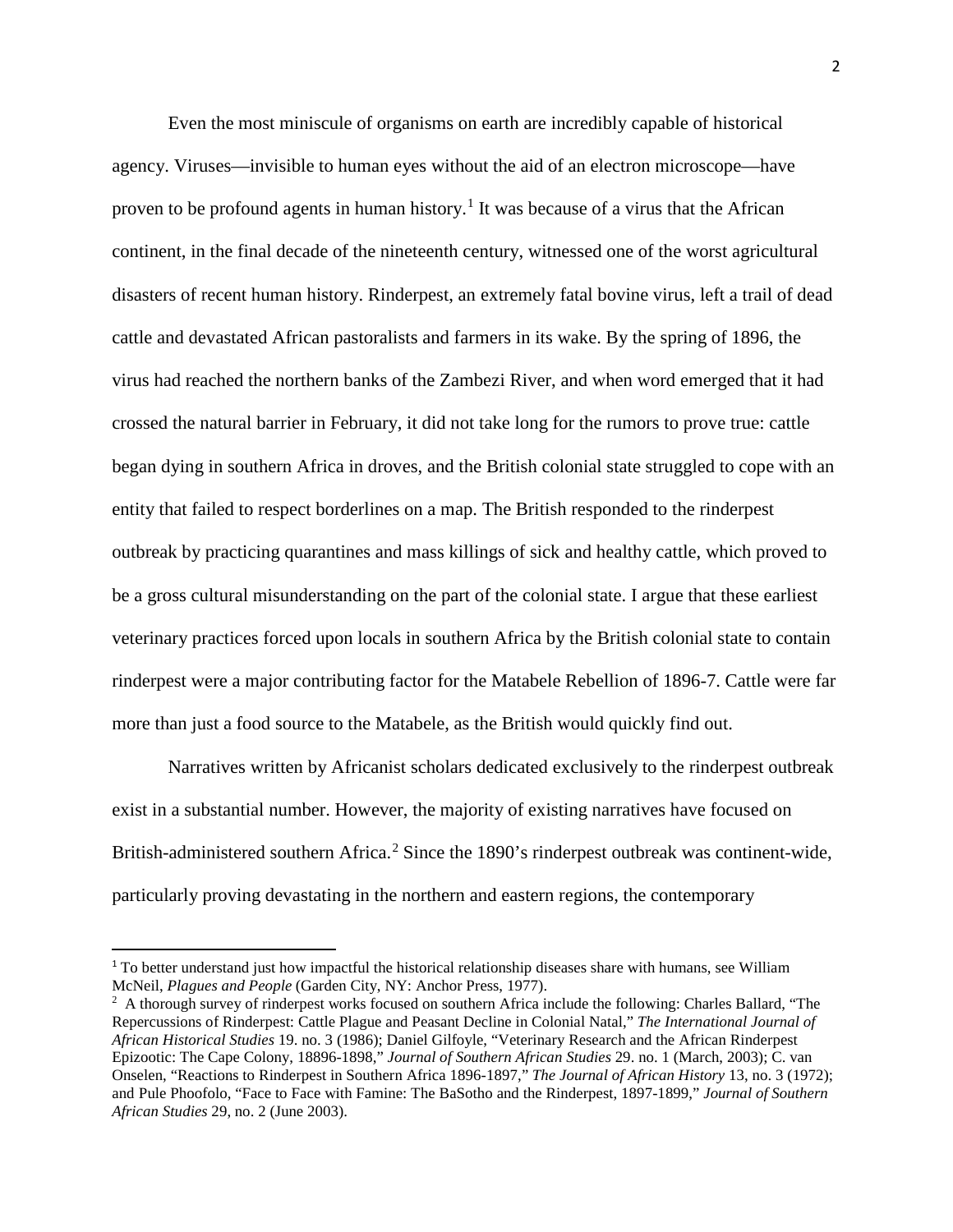historiography is unrepresentative of the true magnitude of the disease's outbreak. A handful of authors like Helge Kjekshus do make an effort to shed some light on the devastating impact the virus had on East Africa, however the gap in knowledge about the rinderpest outbreak in southern African versus its outbreak in eastern and northern Africa, and even German South West Africa, is still significant.<sup>[3](#page-4-0)</sup> Reason for such a discrepancy is perhaps due to the large quantities of southern Africa-based and Anglophone sources related to the late nineteenth century outbreak that are available in the historical record. Although this paper ultimately contributes to the Anglo-centric historiography focused on British southern Africa—partially due to the larger availability of sources dealing with that region—it does bring forth an important and under-covered aspect of the outbreak by highlighting the role that the early veterinary practices played in contributing to the Matabele Rebellion. In order to do so, a brief and general history of the outbreak in northern and eastern Africa will be presented, followed by details of how the British colonial state reacted when it first appeared in Rhodesia, which, coupled with a description of the importance of cattle to the Matabele people, will demonstrate how these early practices to stop the spread of the virus in the end contributed to an all-out war.

Rinderpest, also known as "cattle plague," has devasted cattle herds and the psyches of cattle farmers and pastoralists throughout its history.<sup>[4](#page-4-1)</sup> Death by rinderpest for cattle was a brutal experience and at the very least an unsightly one for cattle owners because the rinderpest virus, Morbillivirus, caused a number of painful and visually disturbing symptoms like profuse nasal and eye discharge, bloody fecal discharge, and labored breathing. Upon infection, most cattle

<span id="page-4-0"></span><sup>3</sup> Helge Kjeksjus, *Ecology Control and Economic Development in East African History* (Athens, Ohio: Ohio University Press, 1996), 126-132.

<span id="page-4-1"></span><sup>4</sup> Clive Spinage has so far completed the most comprehensive history of rinderpest in his book, *Cattle Plague*, where he traces all major outbreaks of the virus and its impact on peoples across the world. Clive Spinage, *Cattle Plague*  (New York, NY: Kluwer Academics/Plenum Publishers, 2003).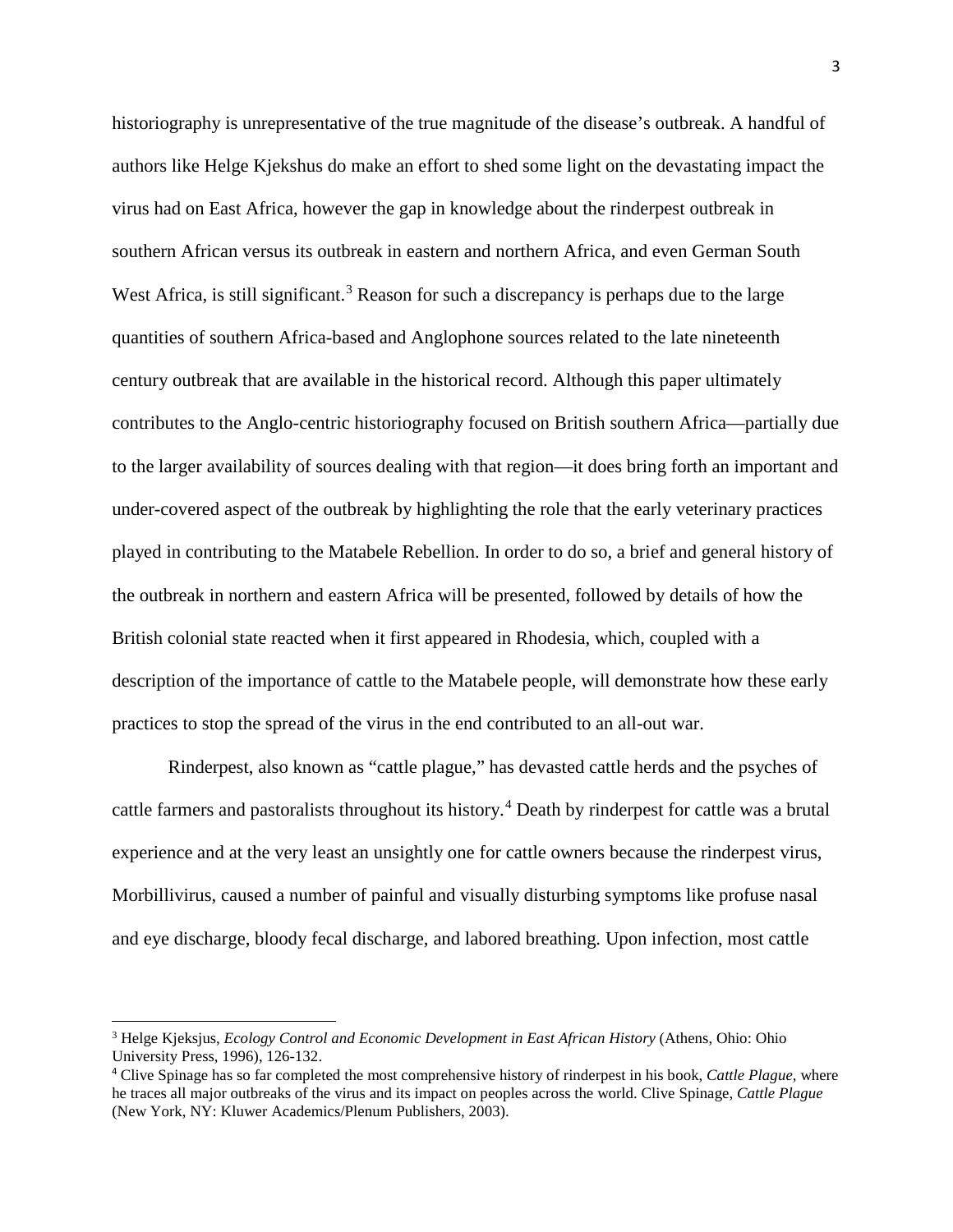would die of the disease in a period of six to twelve days. Most importantly, virgin soilepidemics of the virus—land with no prior experience with rinderpest—were especially devastating because rinderpest spread easily and rapidly between herds of nonimmune cattle, and in some cases escalated to the level of a panzootic.<sup>[5](#page-5-0)</sup> Prior to the final decade of the nineteenth century, the African continent was virgin soil to rinderpest, but by the end of that decade, the continent was completely devastated.

Precisely when and where rinderpest was introduced to Africa is still a mystery. Clive Spinage, John A. Rowe, and Kjell Hødnebø argue that the 1890's outbreak of rinderpest was not the first outbreak, with several minor, isolated outbreaks occurring in Egypt in the early part of the century. They maintain however that the 1890's outbreak was by far the worst.<sup>[6](#page-5-1)</sup> Several scholars who have written about 1890's outbreak of rinderpest, in addition to Spinage, Rowe, and Hødnebø, assert that it was mostly likely introduced to the continent somewhere between 1887 and 1889 when Italy sent an army to conquer Ethiopia. Traveling with the Italians, in what would prove to be a failed campaign, were cattle from foreign lands used to pull artillery, and it is argued that among these imported cattle, rinderpest had entered the continent.<sup>[7](#page-5-2)</sup>

The virus spread quickly from Northeast Africa, where it killed off great numbers of cattle in Sudan and Ethiopia and moved down the eastern part of the continent, crashing into the cattle herds of pastoral peoples in what is present-day Kenya and Tanzania. One of the ethnic groups that suffered the worst from rinderpest was the Maasai. The Maasai were pastoralists

<span id="page-5-0"></span><sup>&</sup>lt;sup>5</sup> Rodger W. Blowey and A. David Weaver, *Color Atlas of Diseases and Disorders of Cattle*, 2<sup>nd</sup> ed. (Maryland Heights, MO: Mosby, 2003), 189-190.

<span id="page-5-1"></span><sup>6</sup> Spinage, *Cattle Plague*, 497; John A. Rowe and Kjell Hødnebø, "Rinderpest in the Sudan 1888-1890: The Mystery of the Missing Panzootic," *Sudanic Africa* 5 (1994): 150. 7 Spinage, *Cattle Plague*, 498; Rowe and Hødnebø, "Rinderpest in the Sudan 1888-1890," 153-154; Kjeksjus,

<span id="page-5-2"></span>*Ecology Control and Economic Development in East African History*, 127; Jose Burman, *Disaster Struck South Africa* (Cape Town, South Africa: C. Struik Ltd., 1971), 63; Nancy J. Jacobs, *African History through Sources: Colonial Contexts and Everyday Experiences, c. 1850-1946* ( Cambridge, UK: Cambridge University Press, 2014), 77.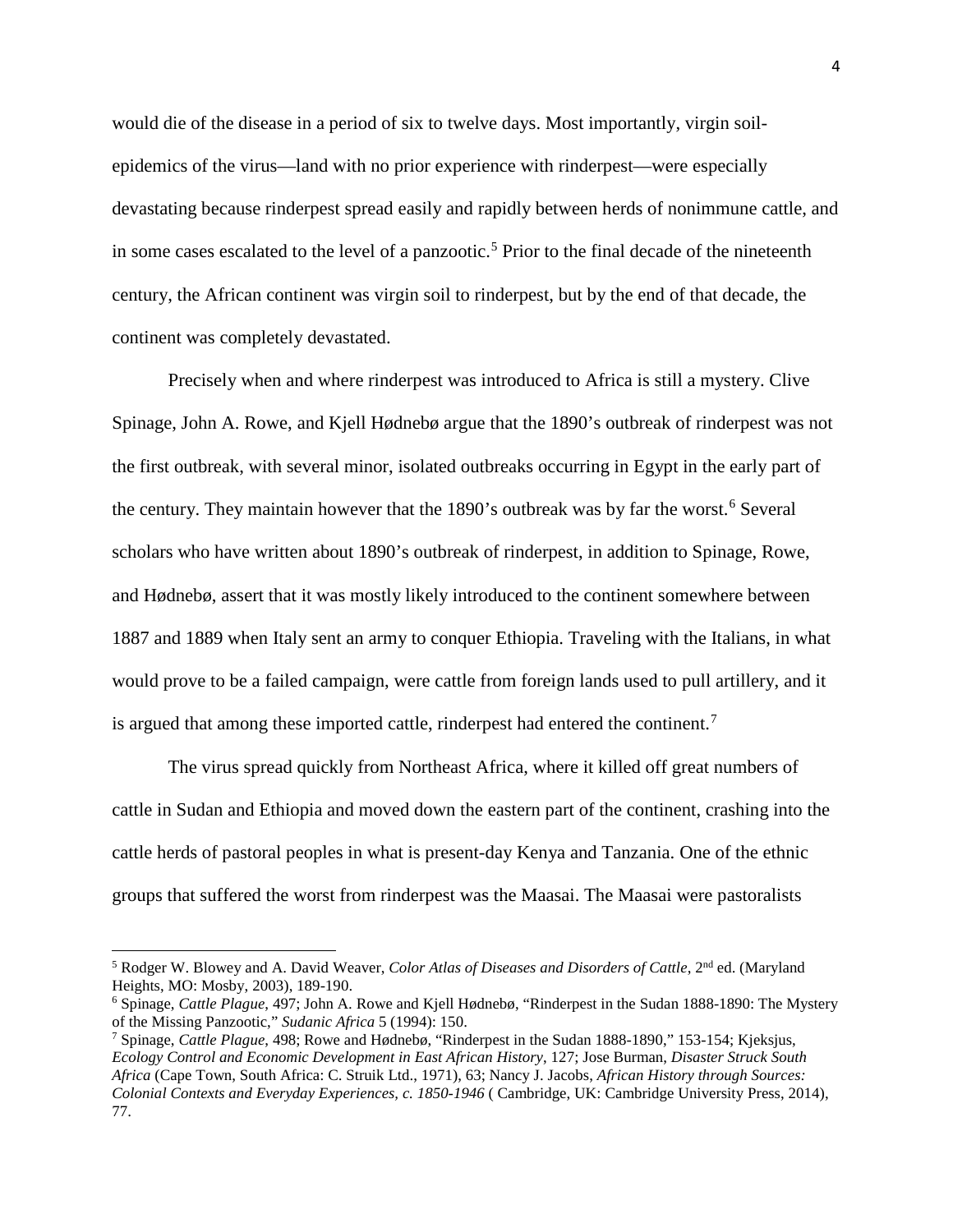who, in addition to cattle-rearing, had a strong warrior tradition. Helge Kjekshus, in his book focusing on the German colony of Tanganyika (Tanzania), argued that rinderpest was disastrous to peoples like the Maasai. Along with breaking the "economic backbone" of many pastoralist communities, Kjekshus also argued that rinderpest "initiated a breakdown of a long-established ecological balance and placed nature again at an advantage."[8](#page-6-0) Kjekshus mentioned that rinderpest contributed to mass famine among the Maasai, and also forced them to rely on ethnic polities that practiced agriculture, like the Wayambo, for food. In terms of numbers of cattle lost, Kjekshus concluded that the region prior to the outbreak held approximately 4.5 million cattle, and after rinderpest had moved through the area, the cattle population dropped to approximately 450,000—a catastrophic loss to the locals.<sup>[9](#page-6-1)</sup>

Prior to 1896, the death and destruction that rinderpest had wrought in the northern and eastern part of Africa had its southward spread halted by the natural barrier of the Zambezi River, and it appeared that the natural barrier would withhold the virus. However, by February 1896, locals who lived along the river began to notice cattle dying from some mysterious illness.<sup>[10](#page-6-2)</sup> An article published in the *Rhodesia Herald* on February  $26<sup>th</sup>$  mentioned that this "cattle sickness" had, alongside a locust outbreak, become a major issue in Rhodesia.[11](#page-6-3) Being generally brushed off as a mere cattle disease, people were overly optimistic that it would run its course. However, by March, it was clear that the mysterious disease was far more serious than previously made out. On the 9<sup>th</sup> of March, J. A. Stevens, the Acting Secretary for the British South Africa Company, wrote to the Imperial Secretary based in London about the rising outbreak. Stevens noted that the disease "is what is believed to be what is called Zambezi cattle

<span id="page-6-0"></span><sup>8</sup> Kjeksjus, *Ecology Control and Economic Development in East African History,* 126.

<span id="page-6-1"></span><sup>9</sup> Kjeksjus, *Ecology Control and Economic Development in East African History*, 131.

<span id="page-6-2"></span><sup>10</sup> Spinage, *Cattle Plague*, 525.

<span id="page-6-3"></span><sup>&</sup>lt;sup>11</sup> "Occasional Notes," *Rhodesia Herald* (Harare, Zimbabwe), February 26<sup>th</sup>, 1896.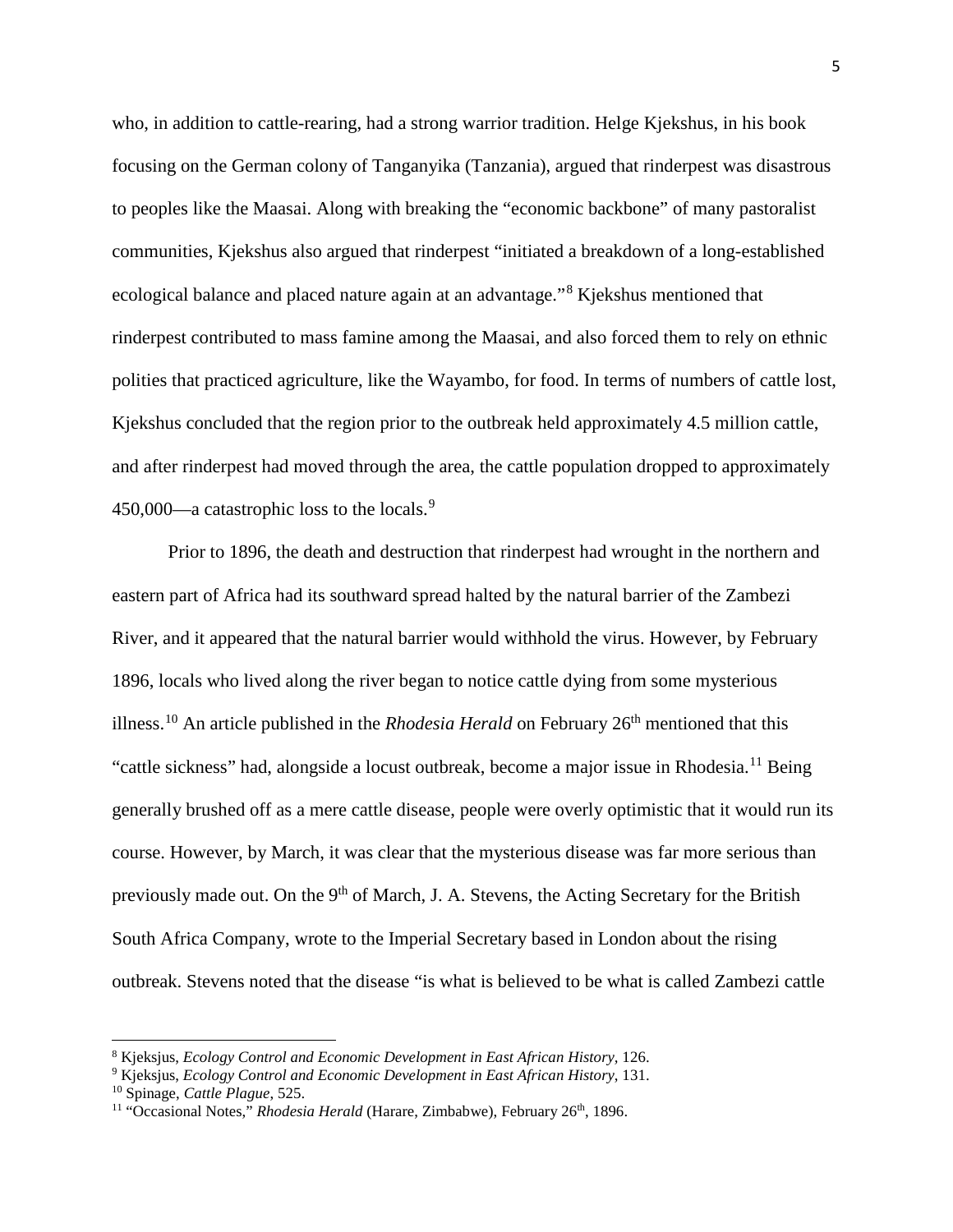fever," indicating that at this point people living in northern Rhodesia still struggled to accurately identify the disease. In his report of the virus, Stevens also mentioned a long list of symptoms seen in the cattle, such as "running at eyes and nose," "intestines full of blood," "mucus bloody," and "slight congestion of the lungs." At the end of his report, Stevens, grimly noted that "when symptoms once appear death follows rapidly," and even grimmer, that there were "no cases of recovery yet recorded."[12](#page-7-0)

The governing body of the British South Africa Company realized it needed to act, and throughout the first weeks of March, sent repeated messages to the High Commissioner, Sir Hercules Robinson, in Cape Town of the British Cape Colony. Robinson responded by putting the British South Africa Company in communication with the chief Colonial Veterinary Surgeon of the Cape Colony, Dr. Duncan Hutcheon. Hutcheon, advising Robinson and the company government in Rhodesia, and out of fear that the disease would quickly spread from Rhodesia into the Cape Colony, recommended Robinson to take rapid action.<sup>[13](#page-7-1)</sup> On the same day that J. A. Stevens wrote his report about "Zambezi cattle fever" and its symptoms, Hercules Robinson approved an act that would have dire consequences in the immediate future.

Indeed, on March  $9<sup>th</sup>$ , Sir Robinson permitted an order that fit into the legislative framework of the Animal Diseases Act of 1881, which was a law, once enacted, that allowed for a ban on movement of cattle, a quarantine of infected regions, and the destruction of infected herds.<sup>[14](#page-7-2)</sup> Most importantly, in the order, there was opportunity for healthy cattle to get killed as

<span id="page-7-0"></span><sup>&</sup>lt;sup>12</sup> J. A. Stevens to Imperial Secretary, March 9<sup>th</sup>, 1896, in *Correspondence Relating to the Outbreak of Rinderpest in South Africa in March 1896* (London, UK: Eyere and Spottiswoode, 1896), 2. <sup>13</sup> Spinage, *Cattle Plague*, 526.

<span id="page-7-1"></span>

<span id="page-7-2"></span><sup>&</sup>lt;sup>14</sup> Daniel Gilfoyle, "Veterinary Research and the African Rinderpest Epizootic: The Cape Colony, 1896-1898," 136; The Animal Diseases Act of 1881 was created as a means to protect cattle and other domestic animals in the British Empire from the spread of disease. The act gave imperial officials in British colonies the right to control the movement, particularly the importation and exportation of livestock, require locals to report signs of disease to law enforcement, and authorize the killings of sick and healthy animals when and where deemed necessary. Hercules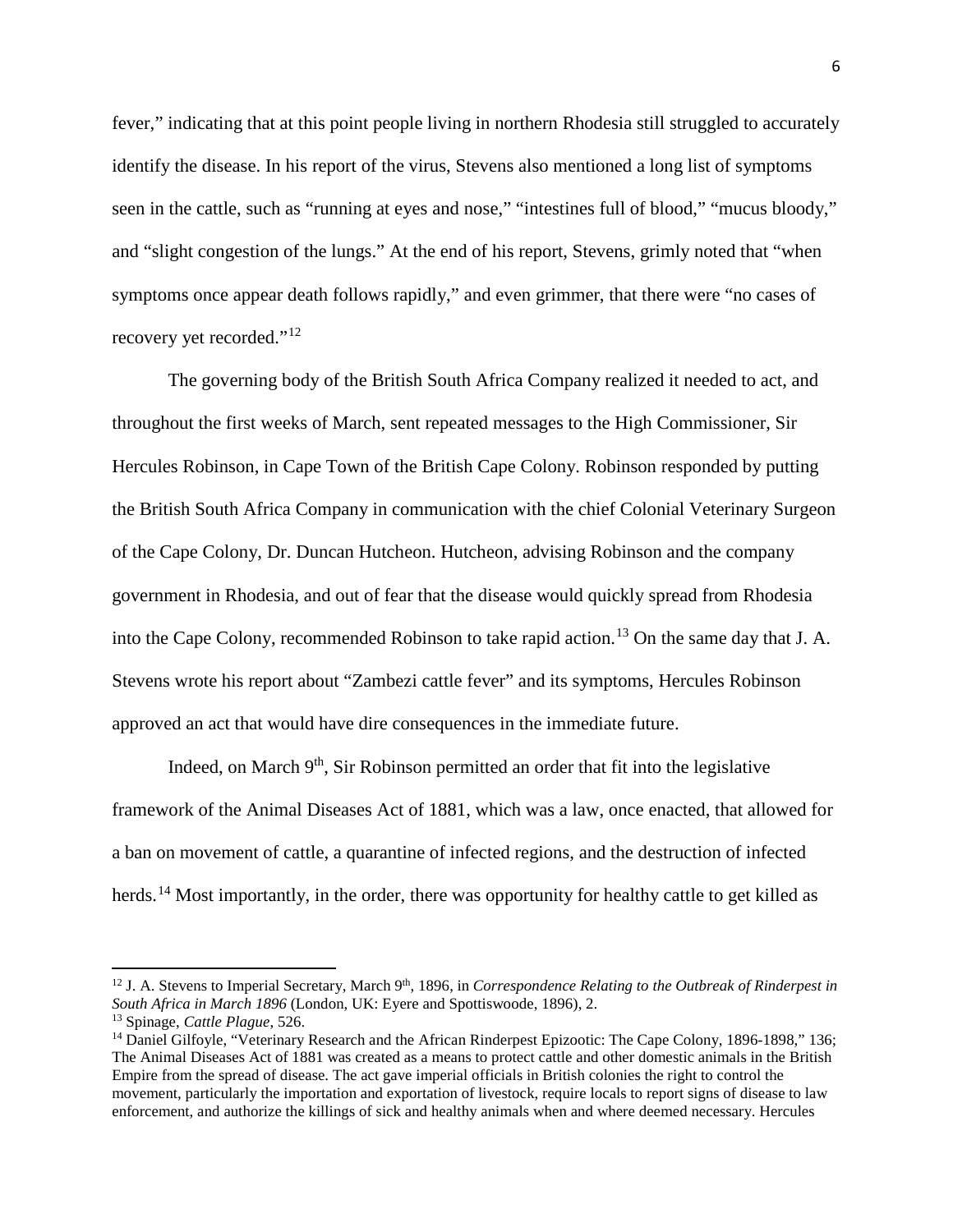well; "any cattle found trespassing . . . may be destroyed by the owner or occupier of the land trespassed upon."[15](#page-8-0) Healthy cattle could be also legally killed by local authorities when they deemed "it desirable to isolate or destroy in order to prevent the spread of infection."<sup>[16](#page-8-1)</sup>

On March 11, the *Rhodesia Herald* noted that the colonial government had taken notice. In the article, there was also an agreement to keep all main roads open, however, "all native cattle" had to be "removed five miles from it."<sup>[17](#page-8-2)</sup> Sir Robinson wrote a message to Joseph Chamberlain, Secretary of State for the Colonies, that the disease afflicting Rhodesia and threatening other British colonies was "rinderpest, or a disease almost identical with Rinderpest." Robinson had mentioned to Chamberlain that the order he signed on the  $9<sup>th</sup>$ , which entailed "the removal and, where necessary, the destruction, of cattle," would "have the effect of confining the disease." At the end of his missive, he mentioned that he was greatly concerned about the welfare of both native Africans and European settlers, stating "the whole of the wealth of the native population is invested in cattle," and "a large proportion of the European farmers are also dependent on the pastoral industry."[18](#page-8-3) Little did Robinson and his veterinary consultant Hutcheon know that the order that they approved would be received quite negatively by the Matabele people.

In order to better explain how a series of veterinary containment practices—which scholar Daniel Gilfoyle considers to be, from the veterinary perspective of the time, uncontroversial—became an important factor for the Matabele to rise against the British, it is

Tennant and Edgar Michael Jackson, eds., *Statutes of the Cape of Good Hope, 1652-1895* (Cape Town, South Africa: W. A. Richards and Sons, 1895), 3260-3264.

<span id="page-8-0"></span><sup>&</sup>lt;sup>15</sup> Hercules Robinson, March 9<sup>th</sup>, 1896, in *Correspondence Relating to the Outbreak of Rinderpest in South Africa in March 1896* (London, UK: Eyere and Spottiswoode, 1896), 2.  $16$  Ibid.

<span id="page-8-2"></span><span id="page-8-1"></span><sup>&</sup>lt;sup>17</sup> "More Cattle Disease," *Rhodesia Herald* (Harare, Zimbabwe), March 11<sup>th</sup>, 1896.

<span id="page-8-3"></span><sup>&</sup>lt;sup>18</sup> Hercules Robinson to Joseph Chamberlain, March 11<sup>th</sup>, 1896, *Correspondence Relating to the Outbreak of Rinderpest in South Africa in March 1896* (London, UK: Eyere and Spottiswoode, 1896), 1.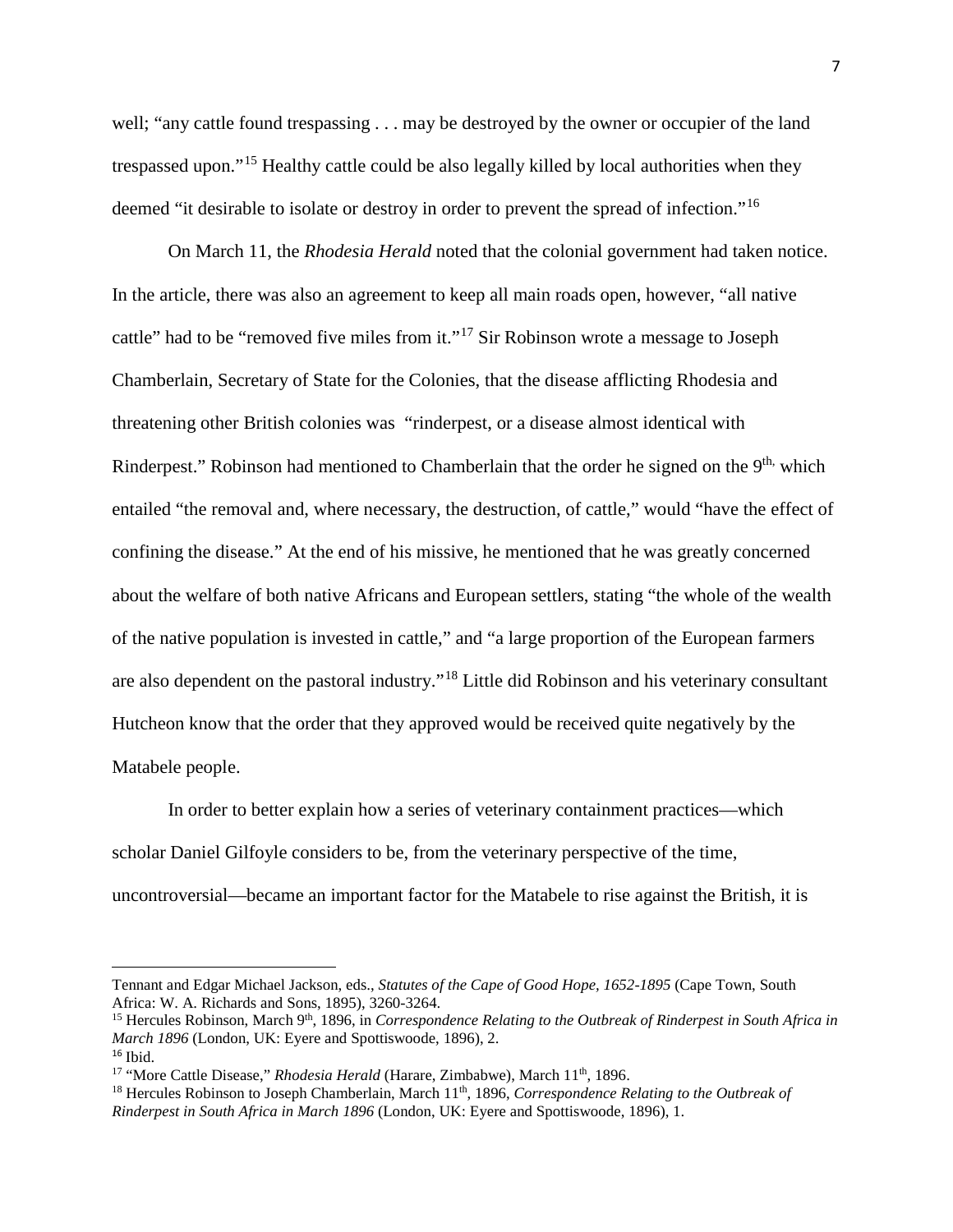important to understand both the importance that cattle had in their society as well as the political climate in the region.<sup>[19](#page-9-0)</sup> The political climate prior to the rinderpest outbreak had already been tense. The first mass wave of European settlers moved in land owned by the Matabele in 1890, when the British South Africa Company established a series of settlements in the area. A member of the Matabele, Ndansi Kumalo, recalled that "we were terribly upset and very angry at the coming of the white men."[20](#page-9-1) Three year later, in 1893, a fierce war was fought between the Matabele and Shona people against the government of the British South Africa Company over issues of stolen cattle. The war did not last long, with the soldiers serving the British South Africa Company using technology like heavy machine guns to force the Matabele forces to seek peace terms by the beginning of the following year. By the outbreak of rinderpest in Rhodesia in 1896, a great amount of tension still existed between the Matabele and the British South Africa Company because of the war, as well as the increasing influx of white settlers who continued to build settlements on what used to be Matabele land.<sup>[21](#page-9-2)</sup> Kumalo mentioned how after the fighting, "the white men sent police who did abdominal things," such as physical assaults and the thievery of cattle, and that the Matabele were "treated like slaves."<sup>[22](#page-9-3)</sup>

The Matabele were largely a pastoral people who also maintained a strong warrior tradition. When he was growing up, Ndansi Kumalo talked of how he learned to both take careful care of cattle and become a warrior. He mentioned that it was his responsibility as a child to round his family's cattle up, and if he forgot even just one, he would "get a good thrashing."<sup>[23](#page-9-4)</sup> In Matabele society, cattle represented much more than just a basic source of food. Cattle were

<span id="page-9-1"></span><span id="page-9-0"></span><sup>&</sup>lt;sup>19</sup> Daniel Gilfoyle, "Veterinary Research and the African Rinderpest Epizootic: The Cape Colony, 1896-1898," 136. <sup>20</sup> Ndansi Kumalo, "The Story of Ndansi Kumalo of the Matabele Tribe, Southern Rhodesia," in *Ten Africans*, ed. Margery Perham (London, UK: Faber and Faber Ltd., 1936), 69.

<span id="page-9-2"></span><sup>21</sup> Enocent Msindo, *Ethnicity in Zimbabwe: Transformations in Kalanga and Ndebele Societies, 1860-1990*  (Rochester, NY: University of Rochester Press, 2012), 94.

<span id="page-9-3"></span><sup>&</sup>lt;sup>22</sup> Ndansi Kumalo, "The Story of Ndansi Kumalo of the Matabele Tribe, Southern Rhodesia," 72.

<span id="page-9-4"></span><sup>&</sup>lt;sup>23</sup> Ndansi Kumalo, "The Story of Ndansi Kumalo of the Matabele Tribe, Southern Rhodesia," 66.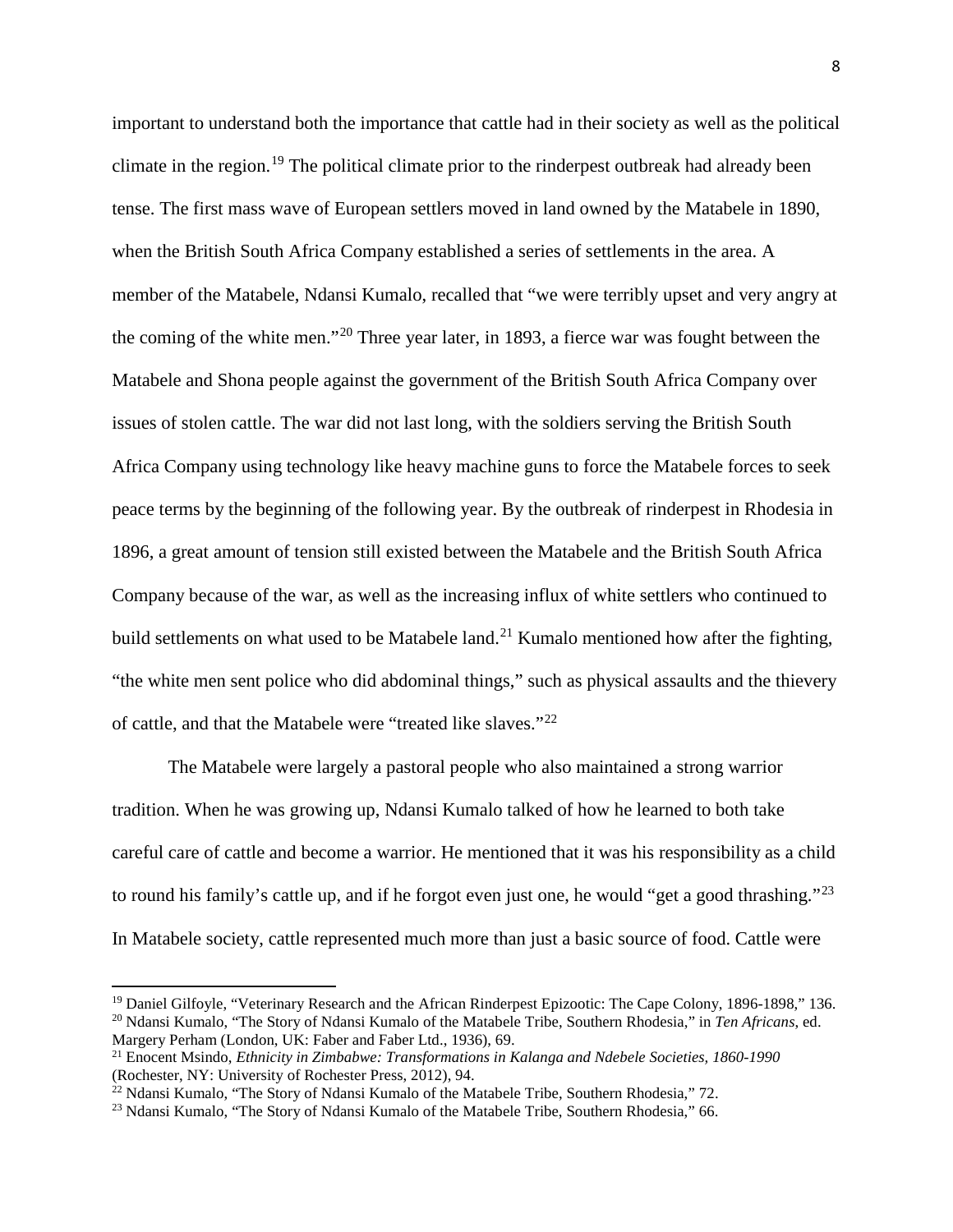seen as a form of currency and bride wealth. Cattle were also significant for pastoral peoples in southern Africa because they were commonly used in sacred rituals and in occasional sacrifices.<sup>[24](#page-10-0)</sup> Kumalo recalled when rinderpest first appeared in the herds of the Matabele, stating the cattle began to die off quickly. He also stated that the Matabele "could not help thinking that all these dreadful things" like the outbreak of rinderpest "were brought by the white people."<sup>[25](#page-10-1)</sup> The fact that rinderpest was so deadly by itself, killing off the entirety of the herds it infected, made the government policies of killing both infected and none-infected cattle all the more devastating to pastoral African people like the Matabele.<sup>[26](#page-10-2)</sup> Although the following brief song originates with the Sotho—another southern African cattle-rearing people—and not the Matabele, it is still an excellent direct statement of how crippling the loss of cattle from rinderpest—and the treatments forced upon African pastoralists by the government—was:

> No more cattle, no more milk: what will we eat? No more cattle, no more fuel: what will we burn? No more cattle, no more skins…what will we wear? No more cattle, no more weddings: how will we marry? No more cattle, no more plowing, except the slow plowing with picks, slow, tiring and insufficient for the vast spaces that the Basotho have set aside for cultivation. Where will we eat? And where will we earn money?<sup>[27](#page-10-3)</sup>

On the final days of March 1896, members of the Matabele chose to make a stand and

fight against the British South Africa Company and its European settlers in Rhodesia. The

<span id="page-10-0"></span><sup>24</sup> Sean Redding, *Sorcery and Sovereignty: Taxation, Power, and Rebellion in South Africa, 1880-1963* (Athens, OH: Ohio University Press, 2006), 66.

<span id="page-10-1"></span><sup>&</sup>lt;sup>25</sup> Ndansi Kumalo, "The Story of Ndansi Kumalo of the Matabele Tribe, Southern Rhodesia," 72.

<span id="page-10-2"></span><sup>&</sup>lt;sup>26</sup> There is also strong evidence that the white population living in British colonies in southern Africa also reacted negatively to the legal killing of cattle. Daniel Gilfoyle mentions twice in his work, "Veterinary Research and the African Rinderpest Epizootic," that whites showed strong resistance to the killings. On September 12, white farmers exclaimed directly before Hutcheon that they would rather be shot before they would allow their cattle to be killed. Later in October, a group of white cattle farmers confronted, and eventually routed, a contingent of police who were in process of rounding up cattle to be killed. Gilfoyle, "Veterinary Research and the African Rinderpest Epizootic: The Cape Colony, 1896-1898," 135, 138.

<span id="page-10-3"></span><sup>27</sup> H. Dieterlen, "La peste bovine au sud de l'Afrique," *Journal des Missions Evangeliques,* (1897): 16-17, in *African History through Sources: Colonial Contexts and Everyday Experiences, c. 1850-1946*, Nancy Jacobs, 79. Cambridge, UK: Cambridge University Press, 2014.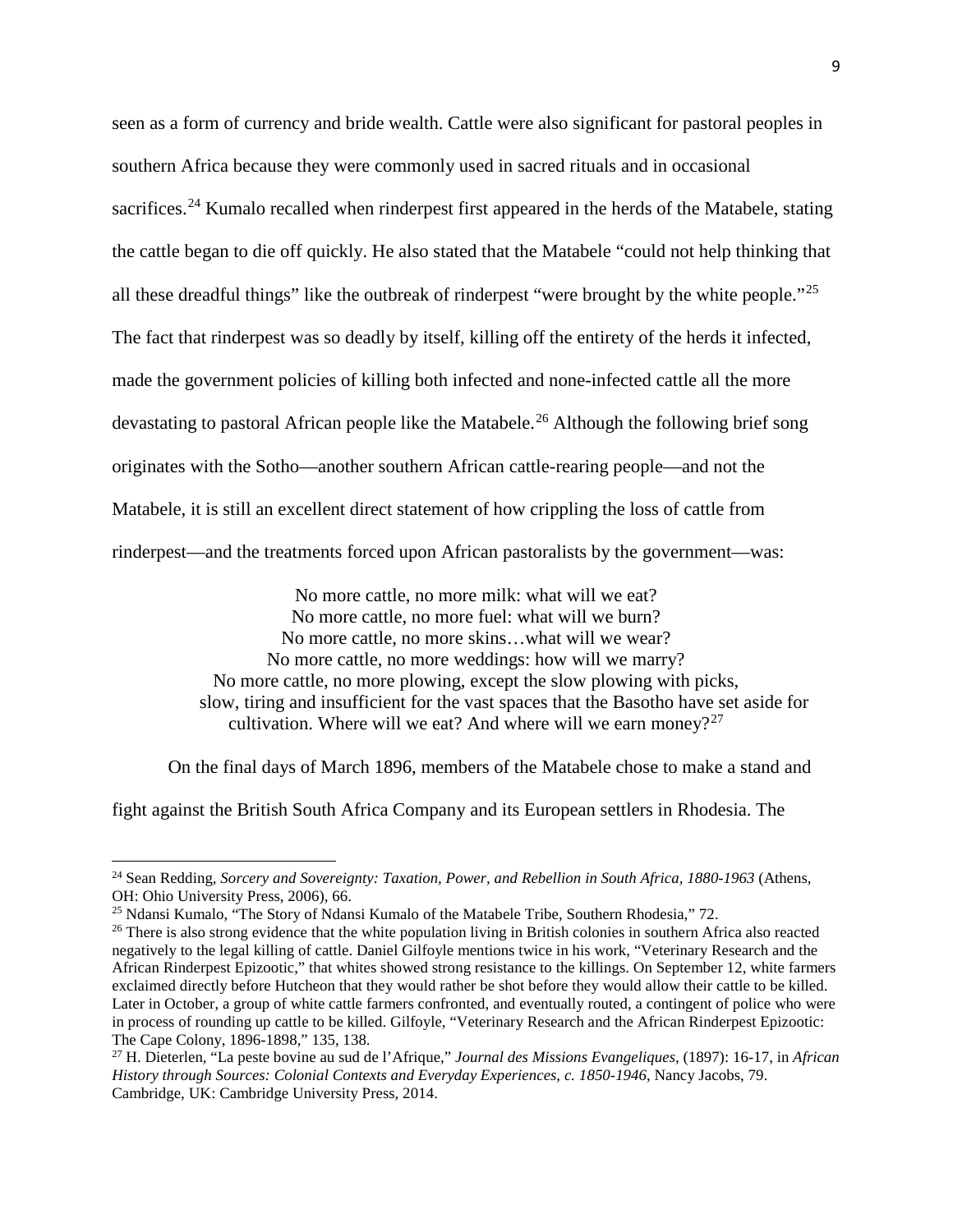rebellion caught the company government completely by surprise and cause an explosive stirring in the local media. An April 1st article from the *Rhodesia Herald* wrote of the confusion and commotion the colony was suddenly experiencing. Stating that "a rising of some description has undoubtedly taken place among the Matabele," the article also described killings of white settlers and mass movements of settlers into large towns like Bulawayo.<sup>[28](#page-11-0)</sup> Another article in the same issue of the same newspaper talked of the rebellion, using derogatory words to describe the Matabele like "kaffir," along with talks of both whites and natives being killed.<sup>[29](#page-11-1)</sup>

By looking at the local media in the immediate few days following the rise of the Matabele, alongside reports of progress and setbacks on the frontlines, a clearer picture emerges on what the cause of the rebellion was. The *Rhodesia Herald* argued that, at the moment, "the causes are complex and uncertain."[30](#page-11-2) Just a few days later, in an article published by the Rhodesian newspaper, the *Bulawayo Chronicle*, Cecil Rhodes was interviewed, and he thought the causes of the rebellion was "due to the premature arming of the Matabele as policemen." However, the author of the *Chronicle* article had also received the opinion of the "Native Commissioners," and that they were adamant that this was unlikely the reason.<sup>[31](#page-11-3)</sup>

On March 28th, in the very immediate wake of the rebellion, an author for the *Bulawayo Chronicle* pondered the possibility of a link between the legally enforced shooting of cattle and the agitation of the locals. The author specifically stated that "the course of the disease [rinderpest] among the cattle, and the conquest shooting of them," by colonial authorities under the guidance of the colonial veterinarians, "may have aroused bitter feelings." At the same time,

<span id="page-11-0"></span><sup>&</sup>lt;sup>28</sup> "Native Rising," *Rhodesia Herald* (Harare, Zimbabwe), April 1<sup>st</sup>, 1896.

<span id="page-11-1"></span><sup>29</sup> "Brushes with the Natives," *Rhodesia Herald* (Harare, Zimbabwe)*,* April 1st, 1896.

<span id="page-11-2"></span><sup>&</sup>lt;sup>30</sup> "Native Rising," *Rhodesia Herald* (Harare, Zimbabwe), April 1<sup>st</sup>, 1896.

<span id="page-11-3"></span><sup>&</sup>lt;sup>31</sup> "Mr. Rhodes at Salisbury," *Bulawayo Chronicle*, April 4<sup>th</sup>, 1896.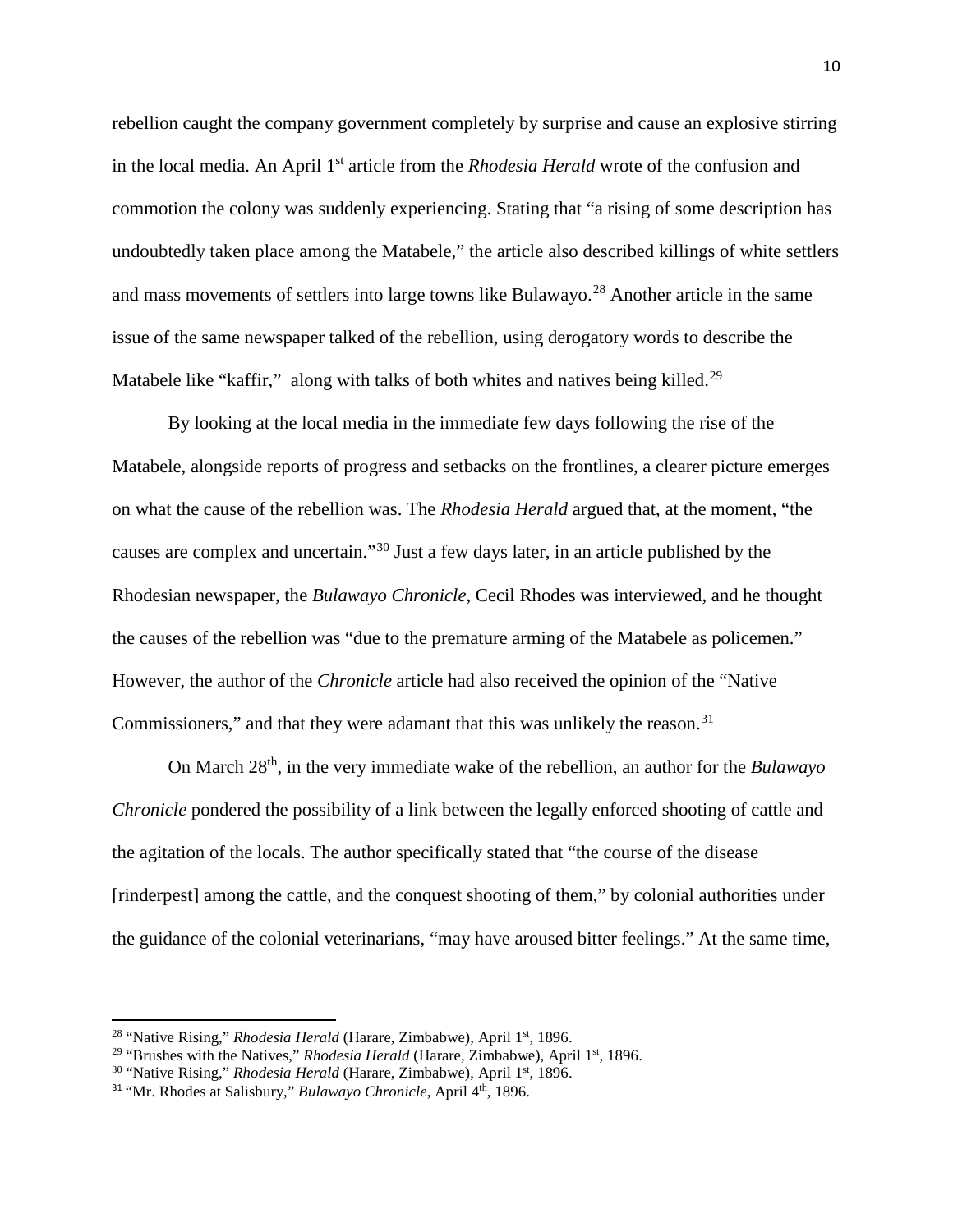however, it appears that the author attempted to justify the shooting of cattle, and therefore failed to understand truly why shooting of cattle by government agents would trigger bitter feelings, because he wrote that "the Chief Native Commissioner had explained this very well to them [the Matabele], when the measures were adopted."<sup>[32](#page-12-0)</sup>

The papers occasionally printed articles with a Eurocentric analysis of the Matabele culture when trying to come up with an explanation for the rebellion. An article printed by the *Bulawayo Chronicle* April 22nd, 1896, prioritized Matabele religion as the cause for the rebellion, however, at the same time took great pains to explain the importance that cattle held for the Matabele. The article wrote that "faith in the M'Limo or native god has ranked among the foremost" causes for the rise. However, the article also talks of the fact that "the native has an intense love for his cattle . . . being the zenith of a kafir's happiness," and even states that "he [the Ndebele] treasures his oxen like a miner his gold."<sup>[33](#page-12-1)</sup> Even with the premium placed on religion as a major cause for the rebellion, the article failed to mention the mass killing of Matabele cattle by colonial officials. The fact that the relationship that the Matabele had with cattle was so strong—in the case of this article, from an outsider's understanding Matabele culture—and that it is well known that cattle were forcefully killed, taking the additional step of connecting the two is important. Other local Rhodesian newspapers managed to make this connection, the importance of cattle to the Matabele and the forced killing of them, as a major reason for the Matabele to rise against the British.

On April 22nd, an author for *Rhodesia Herald* wrote that "it has been said that if the Matabeleland and cattle questions had been managed differently," there would have been no rebellion. The author of the article reasoned if it was really due to how the British South Africa

<span id="page-12-0"></span><sup>&</sup>lt;sup>32</sup> "Bulawayo's Safety," *Bulawayo Chronicle*, March 28<sup>th</sup>, 1896.

<span id="page-12-1"></span><sup>33</sup> "A Broken Idol," *Bulawayo Chronicle*, April 22nd, 1896.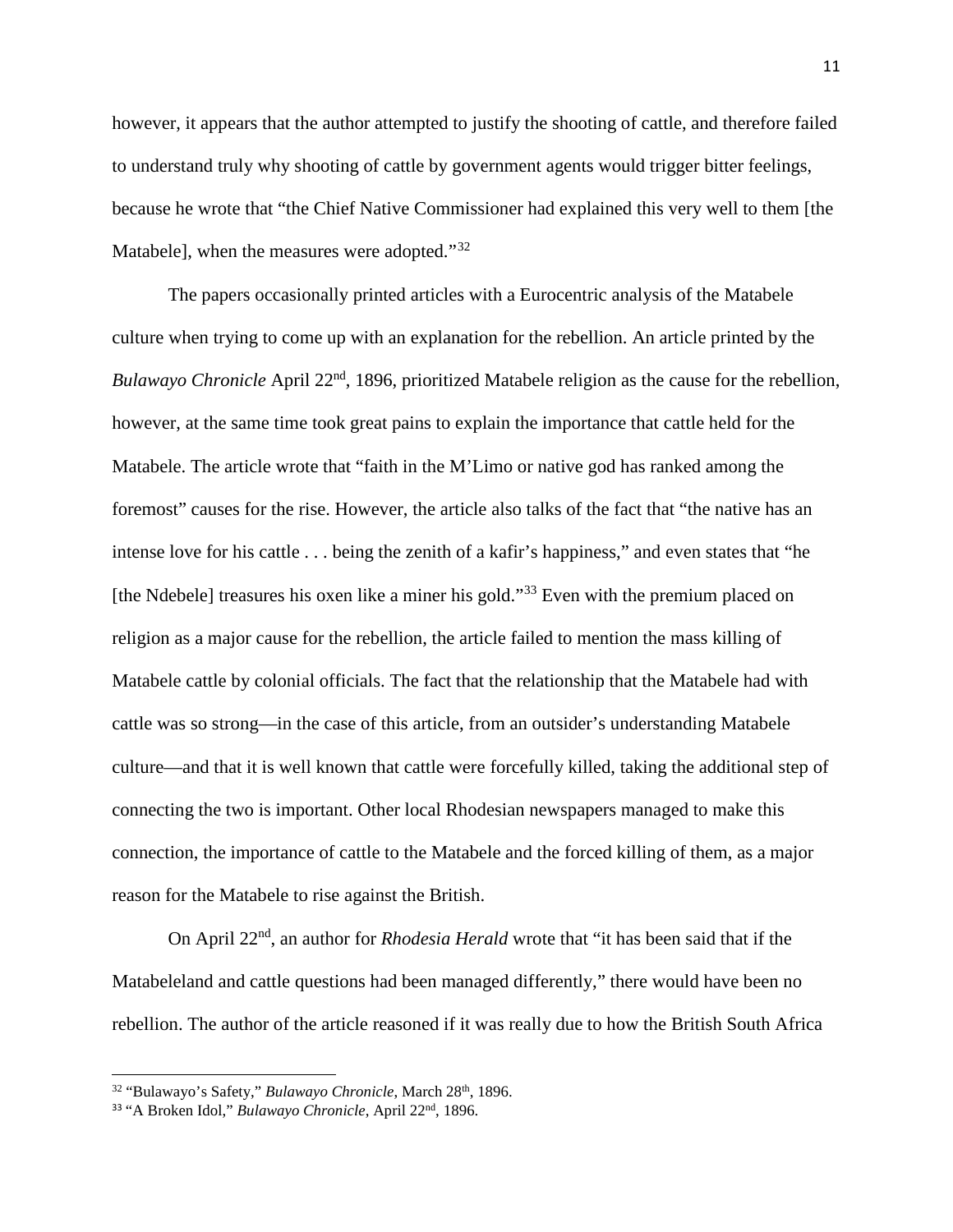Company trying to stop the rinderpest spread by killing and seizing cattle that drove the Matabele to rebellion, "a limited amount of sympathy could be entertained for the natives." However, the article, in an extremely biased and inaccurate way, emphasized that the sympathy "must be very limited" because of "the hideous method the Matabele chose to revenge themselves."[34](#page-13-0)

An article printed by the *Bulawayo Chronicle* on the 22<sup>nd</sup> of June 1896, presented the causes for the rise of the Matabele with less racist view than the *Rhodesian Herald* article of the 22nd of April. The article in the *Chronicle* wrote that religious influences combined with "the recent destruction of cattle owing to the ravages of rinderpest, were responsible for the present rising."<sup>[35](#page-13-1)</sup> This article carefully identified that there was no single great cause for the rise of the Matabele, arguing rather that it was a combination of reasons, in this case religion and the killing of Matabele cattle by colonial authorities, that caused the rise. However, it is still clear that the killing of the cattle was one of the more predominant causes and is extrapolated as such in international media covering the outbreak of rinderpest and the rise of the Matabele.

Consider this: On March  $28<sup>th</sup>$ , 1896, in the immediate outbreak of the Matabele Rebellion, the *San Francisco Chronicle* published an article that speculated the causes of the rebellion. The article wrote that "possibly one cause of the disturbance is the regulations recently enforced to stamp out rinderpest."<sup>[36](#page-13-2)</sup> Like the *Bulawayo Chronicle* article printed on the 22<sup>nd</sup> of April, it was mentioned that the "Kaffire" were "greatly attached to their cattle." The exact same report and claim that the killing of the cattle was a major cause for the rebellion was printed in another California newspaper, the *Los Angeles Times,* on the very same day.[37](#page-13-3)

<span id="page-13-0"></span><sup>&</sup>lt;sup>34</sup> "Late News," *Rhodesia Herald* (Harare, Zimbabwe), April 22<sup>nd</sup>, 1896.

<span id="page-13-1"></span><sup>&</sup>lt;sup>35</sup> "The Native Rising," *Bulawayo Chronicle*, June 20<sup>th</sup>, 1896.

<span id="page-13-2"></span><sup>&</sup>lt;sup>36</sup> "Revolt in South Africa," San Francisco Chronicle, March 28<sup>th</sup>, 1896.

<span id="page-13-3"></span><sup>&</sup>lt;sup>37</sup> "Matabele Revolt," *Los Angeles Times*, March 28<sup>th</sup>, 1896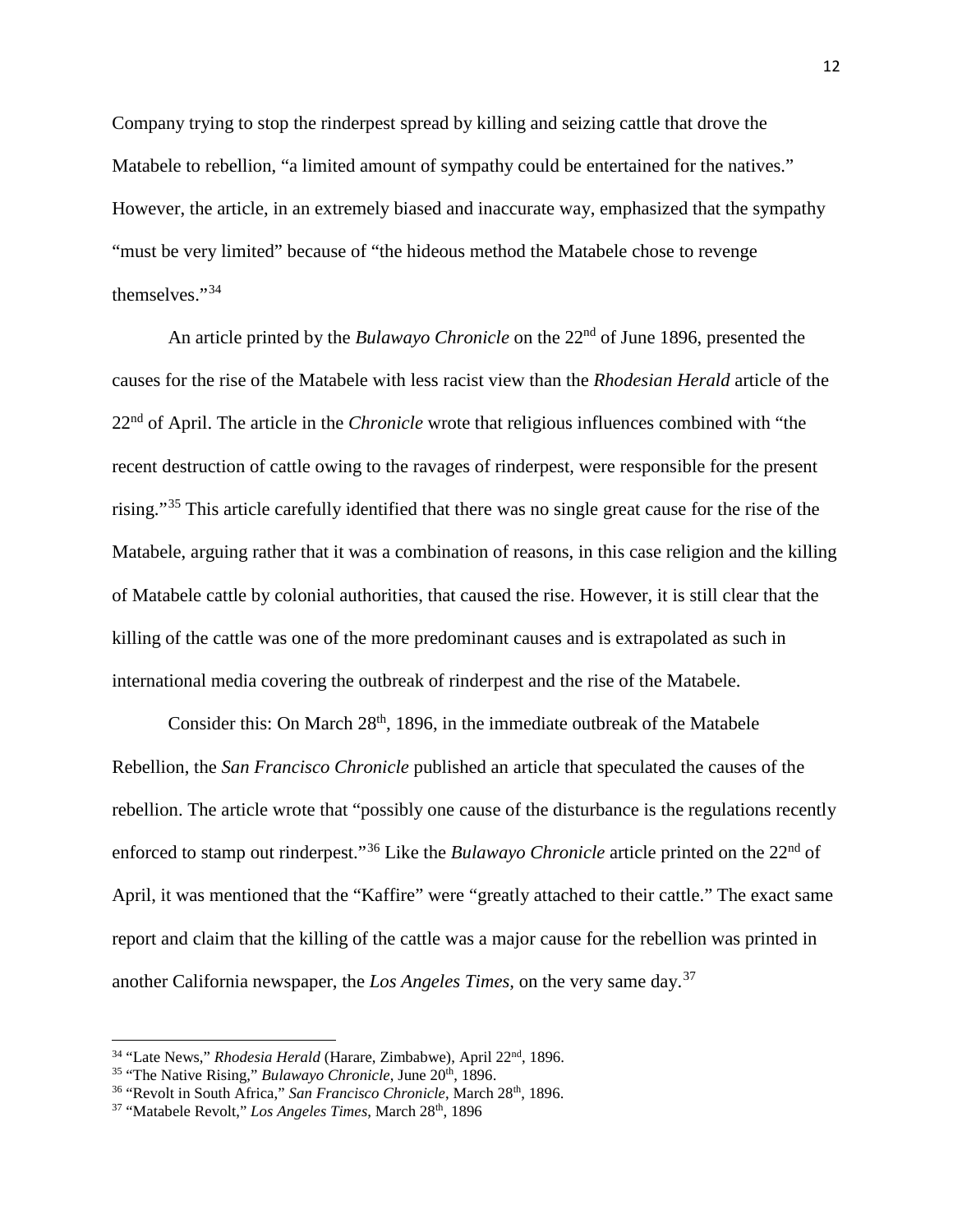Even in the British metropole, newspapers managed to connect the killing of cattle by colonial authorities as important cause of the Matabele Rebellion. In April, an article printed in the *Manchester Guardian* wrote that "the killing of cattle on the account of renderpest [sic] disturbs the native mind."[38](#page-14-0) Another article printed in the *Manchester Guardian* a month later asked the figurative question, "how, then, has the present "rebellion" come about?" Before stating its own answer, the article went into depth describing the rinderpest outbreak in Rhodesia and mentioned that the mass killing of cattle as a containment practice was something "the natives could not be expected to understand." The article continued to belittle the Matabele by stating that while the Matabele were acting "unreasonably from an intelligent white man's point of view," it was understandable that the "natives regarded this [the killings] as a fresh and intolerable outrage." The article concluded with a certain degree of sympathy for the Matabele, albeit using extremely racist language, stating how the Matabele were "goaded to desperation by wholesale cattle seizing and cattle killing," which "encouraged the "rebellion."<sup>[39](#page-14-1)</sup>

In the end, the Matabele Rebellion only lasted for approximately a year, and even when members of the Shona polity joined their side partway through the conflict, the Matabele were defeated by a massive force of British soldiers.<sup>[40](#page-14-2)</sup> Rinderpest certainly played a role in their defeat because more and more Matabele cattle continued to die of the virus during the campaign which contributed to considerable starvation amongst the population.<sup>[41](#page-14-3)</sup> Despite the defeat of the Matabele by the British colonial state, the Matabele Rebellion—along with a another local rebellion that took place in December 1896—managed to achieve at least one positive and

 $\overline{a}$ 

<span id="page-14-0"></span><sup>38</sup> "Special Morning Express: The Matabele Rising," *Manchester Guardian*, April 13th, 1896.

<span id="page-14-1"></span><sup>&</sup>lt;sup>39</sup> "Matabeleland and the Charter Company," *Manchester Guardian*, May 27<sup>th</sup>, 1896.

<span id="page-14-2"></span><sup>40</sup> For more information on the Second Matabele War, see T. O. Ranger, *Revolt in Southern Rhodesia, 1896-97: A Study in African Resistance* (Evanston, IL: Northwestern University Press, 1967) and Robin H. Palmer, "War and Land in Rhodesia," *Transafrican Journal of History* 1, no. 2 (July 1971).

<span id="page-14-3"></span><sup>41</sup> Burman, *Disaster Struck South Africa*, 65.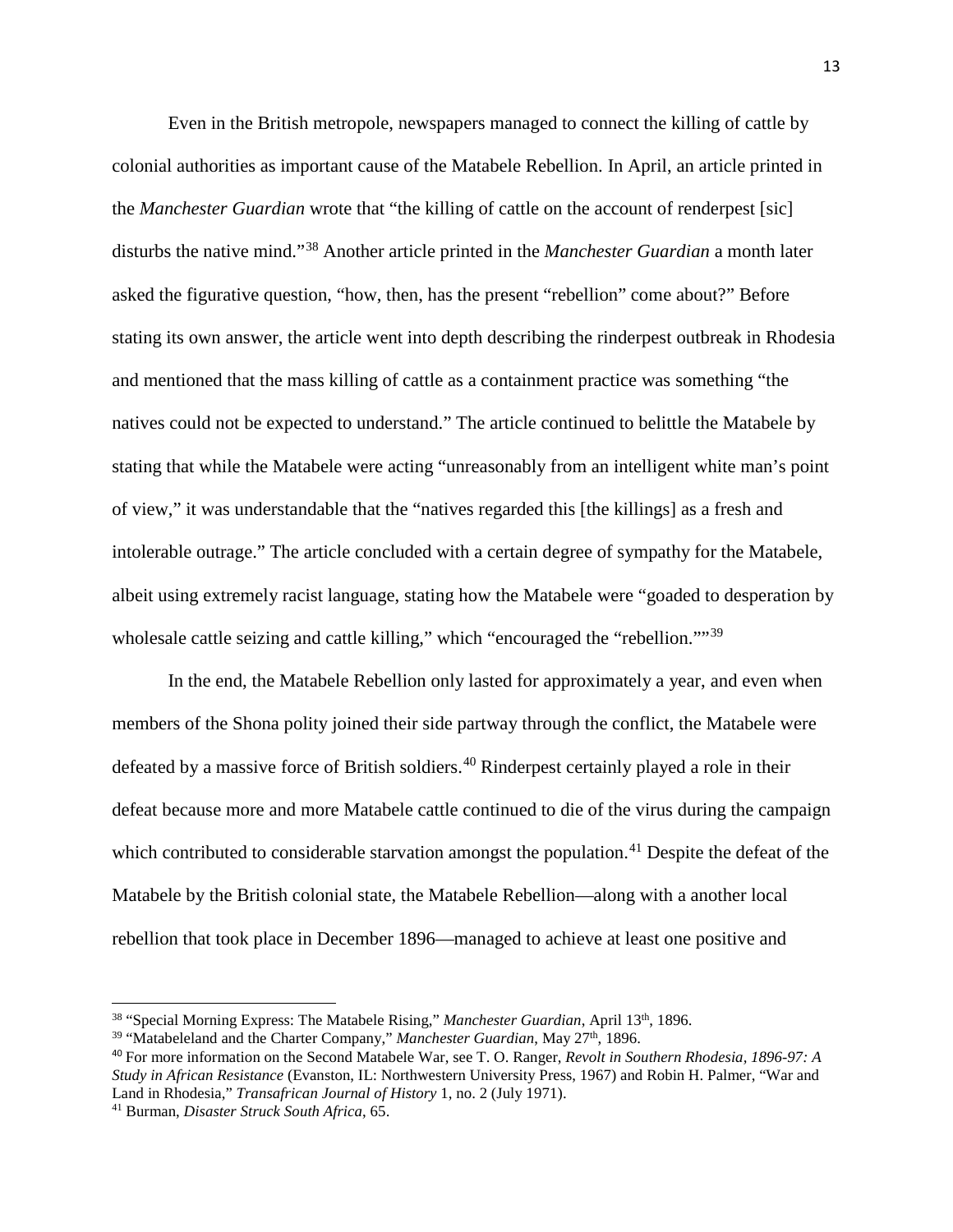unrealized consequence, which was that the fear of additional rebellions by natives in southern Africa led to the British colonial authorities to minimize and eventually stop the legalized mass killing of cattle as a preventative measure to contain rinderpest.<sup>[42](#page-15-0)</sup> The fear of future rebellions caused by the killing of cattle can be seen in an article printed in the *Manchester Guardian* on November  $23<sup>rd</sup>$ , 1896. The article warned that if cattle belonging to "warlike tribes Swazis, Basutos, and Zulus are to be shot," a massive and immediate rebellion amongst these African polities would have been likely.<sup>[43](#page-15-1)</sup> By the end of 1896, under the leadership of the Chief Veterinarian of the Cape Colony, Duncan Hutcheon, the killing of native cattle was minimized, and a new line of defense had to be drawn at the Orange River, with hopes that rigorous quarantining and the establishment of a fence line along the river, would be the best hope of preventing the disease from spreading any further.<sup>[44](#page-15-2)</sup>

Despite all of the money that the British colonial state had invested in its colonies in southern Africa to stop the spread of rinderpest, Hutcheon's last-ditch defense made at the Orange River even proved a failure. On March 24<sup>th</sup>, 1897, rinderpest was discovered for the first time in the Cape Colony. The failure of Hutcheon's method proved that the previous European idea of disease containment would not work in the African environment, and something else had to be attempted.<sup>[45](#page-15-3)</sup> The second round of attempts to stop rinderpest, while maintaining element of quarantining, the mass shootings of sick and healthy cattle were minimized. This time inoculation, under the leadership of the German bacteriologist, Robert Koch, was attempted.

<span id="page-15-0"></span> $42$  In November 1896, the killing of cattle by colonial police sparked another rebellion—this time among Africans belonging to the Tswana ethnic group—in the British colony of Bechuanaland. The rebellion was short-lived, ending in August of the next year, but it, along with the Matabele Rebellion, caused the British colonial governments in southern Africa to reconsider the legal mass killings as a preventative measure for rinderpest. Harry Saker and J. Aldridge, "The Origins of the Langeberg Rebellion," *The Journal of African History* 12, no. 2 (1971): 299. 43 "Interview with Mr. Selous," *Manchester Guardian*, November 23, 1896.

<span id="page-15-2"></span><span id="page-15-1"></span><sup>44</sup> Gilfoyle, "Veterinary Research and the African Rinderpest Epizootic," 139.

<span id="page-15-3"></span> $45$  Ibid.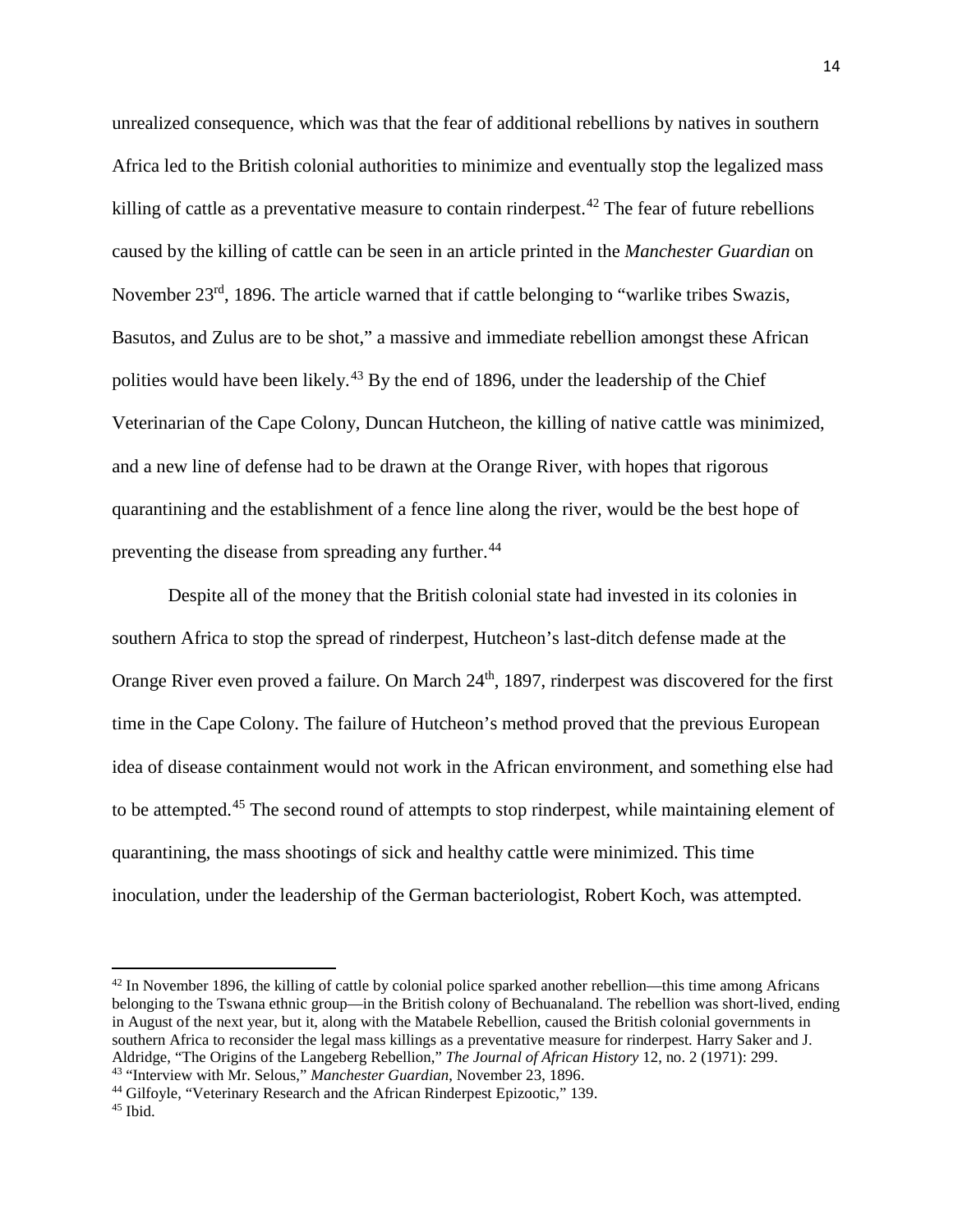However, it was in fact local scientists who came up with a preventative treatment that witnessed some success. Blood-serum injections, where the blood and serum (plasma) of an infected cow was strategically injected into a healthy cow, provided immunity for many herds. However, not all cattle herds—more specifically the owners of these herds—were treated equally. White farmers were granted more access to the blood serum more so than their African pastoralist and farmer counterparts. By 1899, rinderpest presence had significantly declined and in 1905 it was eliminated from South Africa. [46](#page-16-0)

Regardless of how the rinderpest panzootic ended in southern Africa at the conclusion of the nineteenth century, the outbreak and the first methods employed to contain it had disastrous consequences for African natives who suffered the worst from both. In Rhodesia, it was the cattle herds of the Matabele that had to take the brunt of the virus, and who were forced to endure veterinary practices that required the shooting of even their healthy cattle. The practice of cattle shooting coupled with dissent that had already existed for the British South Africa Company since 1894, was motivation for the Matabele to take agency into their own hands and fight back. Although the rebellion ended in failure, and their cattle continued to die of rinderpest in droves, the Matabele's fight against the British made the colonial government reconsider its practices of shooting cattle. The long and atrocious fight against rinderpest in nineteenth-century Africa is proof that diseases, even those that do not infect people, have an impact on human history. As W. McNeil put it, humans have and will continue to be at mercy of the historical agency of disease, since "we remain caught in a web of life—permanently and irretrievably—no matter how clever we are at altering what we do not like."<sup>[47](#page-16-1)</sup>

<span id="page-16-1"></span><span id="page-16-0"></span><sup>46</sup> Amanda Kay McVety, *The Rinderpest Campaigns: A Virus, Its Vaccines, and Global Development in the Twentieth Century* (Cambridge, UK: Cambridge University Press, 2018), 27-30; Spinage, *Cattle Plague*, 567. <sup>47</sup> McNeil, *Plagues and People*, 16.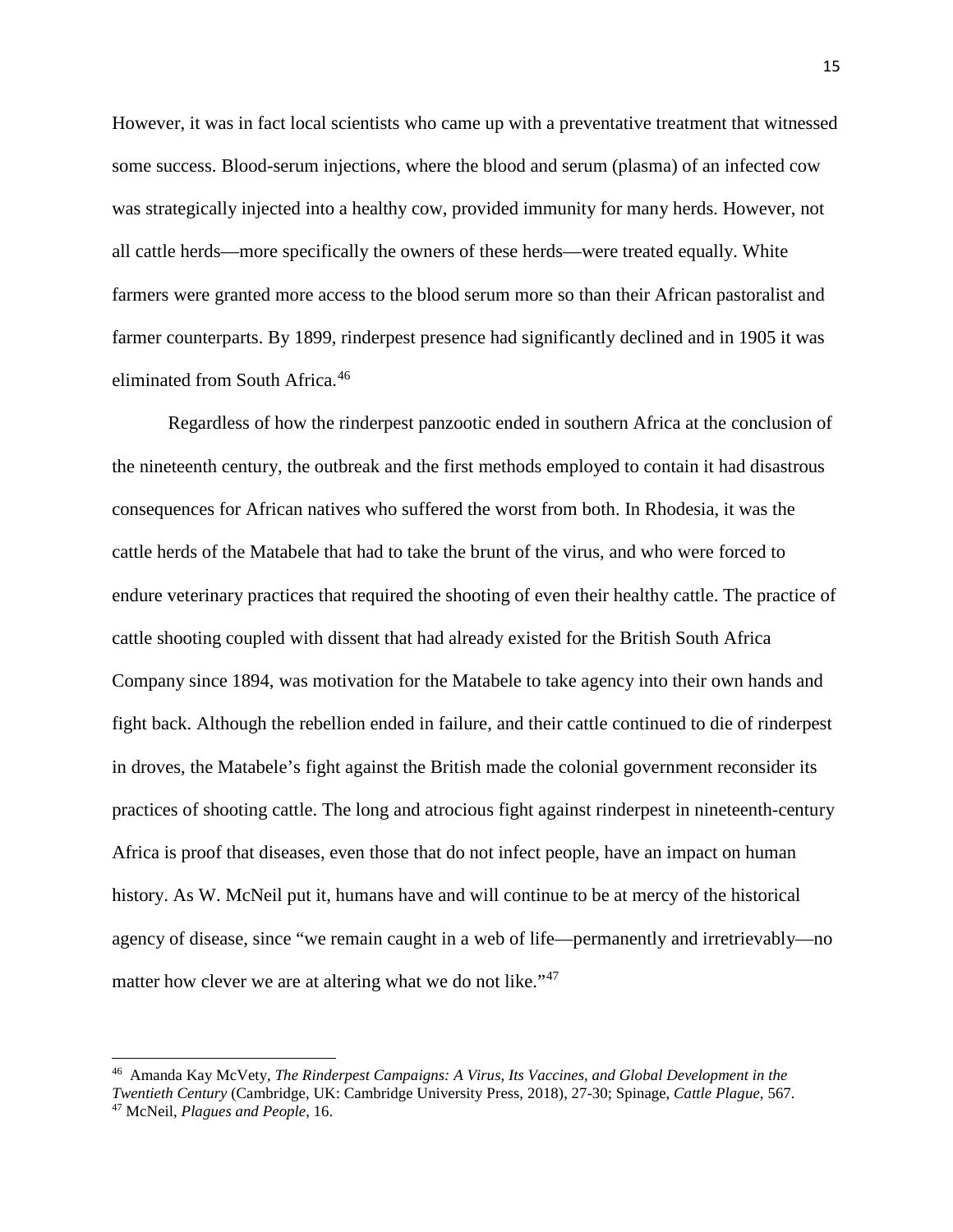# Bibliography

# Primary Sources

"A Broken Idol." *Bulawayo Chronicle*, April 22nd, 1896. [https://infoweb.newsbank.com/iw](https://infoweb.newsbank.com/iw-search/we/HistArchive?p_product=WHNPX&p_action=publications&p_theme=ahnp&p_nbid=I66P54YIMTU0MzUxMTMyMS40NTE2Mzg6MToxNDoxMzguMjM0LjIyMS40Mg&p_clear_search=yes&d_refprod=WHNPX&s_category=none&d_collections=WHNPAFR1)[search/we/HistArchive?p\\_product=WHNPX&p\\_action=publications&p\\_theme=ahnp&p](https://infoweb.newsbank.com/iw-search/we/HistArchive?p_product=WHNPX&p_action=publications&p_theme=ahnp&p_nbid=I66P54YIMTU0MzUxMTMyMS40NTE2Mzg6MToxNDoxMzguMjM0LjIyMS40Mg&p_clear_search=yes&d_refprod=WHNPX&s_category=none&d_collections=WHNPAFR1) [\\_nbid=I66P54YIMTU0MzUxMTMyMS40NTE2Mzg6MToxNDoxMzguMjM0LjIyMS4](https://infoweb.newsbank.com/iw-search/we/HistArchive?p_product=WHNPX&p_action=publications&p_theme=ahnp&p_nbid=I66P54YIMTU0MzUxMTMyMS40NTE2Mzg6MToxNDoxMzguMjM0LjIyMS40Mg&p_clear_search=yes&d_refprod=WHNPX&s_category=none&d_collections=WHNPAFR1) [0Mg&p\\_clear\\_search=yes&d\\_refprod=WHNPX&s\\_category=none&d\\_collections=WH](https://infoweb.newsbank.com/iw-search/we/HistArchive?p_product=WHNPX&p_action=publications&p_theme=ahnp&p_nbid=I66P54YIMTU0MzUxMTMyMS40NTE2Mzg6MToxNDoxMzguMjM0LjIyMS40Mg&p_clear_search=yes&d_refprod=WHNPX&s_category=none&d_collections=WHNPAFR1) [NPAFR1.](https://infoweb.newsbank.com/iw-search/we/HistArchive?p_product=WHNPX&p_action=publications&p_theme=ahnp&p_nbid=I66P54YIMTU0MzUxMTMyMS40NTE2Mzg6MToxNDoxMzguMjM0LjIyMS40Mg&p_clear_search=yes&d_refprod=WHNPX&s_category=none&d_collections=WHNPAFR1)

"Brushes with the Natives." *Rhodesia Herald* (Harare, Zimbabwe), April 1<sup>st</sup>, 1896. [https://infoweb.newsbank.com/iw](https://infoweb.newsbank.com/iw-search/we/HistArchive?p_product=WHNPX&p_action=publications&p_theme=ahnp&p_nbid=I66P54YIMTU0MzUxMTMyMS40NTE2Mzg6MToxNDoxMzguMjM0LjIyMS40Mg&p_clear_search=yes&d_refprod=WHNPX&s_category=none&d_collections=WHNPAFR1)[search/we/HistArchive?p\\_product=WHNPX&p\\_action=publications&p\\_theme=ahnp&p](https://infoweb.newsbank.com/iw-search/we/HistArchive?p_product=WHNPX&p_action=publications&p_theme=ahnp&p_nbid=I66P54YIMTU0MzUxMTMyMS40NTE2Mzg6MToxNDoxMzguMjM0LjIyMS40Mg&p_clear_search=yes&d_refprod=WHNPX&s_category=none&d_collections=WHNPAFR1) [\\_nbid=I66P54YIMTU0MzUxMTMyMS40NTE2Mzg6MToxNDoxMzguMjM0LjIyMS4](https://infoweb.newsbank.com/iw-search/we/HistArchive?p_product=WHNPX&p_action=publications&p_theme=ahnp&p_nbid=I66P54YIMTU0MzUxMTMyMS40NTE2Mzg6MToxNDoxMzguMjM0LjIyMS40Mg&p_clear_search=yes&d_refprod=WHNPX&s_category=none&d_collections=WHNPAFR1) [0Mg&p\\_clear\\_search=yes&d\\_refprod=WHNPX&s\\_category=none&d\\_collections=WH](https://infoweb.newsbank.com/iw-search/we/HistArchive?p_product=WHNPX&p_action=publications&p_theme=ahnp&p_nbid=I66P54YIMTU0MzUxMTMyMS40NTE2Mzg6MToxNDoxMzguMjM0LjIyMS40Mg&p_clear_search=yes&d_refprod=WHNPX&s_category=none&d_collections=WHNPAFR1) [NPAFR1.](https://infoweb.newsbank.com/iw-search/we/HistArchive?p_product=WHNPX&p_action=publications&p_theme=ahnp&p_nbid=I66P54YIMTU0MzUxMTMyMS40NTE2Mzg6MToxNDoxMzguMjM0LjIyMS40Mg&p_clear_search=yes&d_refprod=WHNPX&s_category=none&d_collections=WHNPAFR1)

- "Bulawayo's Safety." *Bulawayo Chronicle*, March 28<sup>th</sup>, 1896. [https://infoweb.newsbank.com/iw](https://infoweb.newsbank.com/iw-search/we/HistArchive?p_product=WHNPX&p_action=publications&p_theme=ahnp&p_nbid=I66P54YIMTU0MzUxMTMyMS40NTE2Mzg6MToxNDoxMzguMjM0LjIyMS40Mg&p_clear_search=yes&d_refprod=WHNPX&s_category=none&d_collections=WHNPAFR1)[search/we/HistArchive?p\\_product=WHNPX&p\\_action=publications&p\\_theme=ahnp&p](https://infoweb.newsbank.com/iw-search/we/HistArchive?p_product=WHNPX&p_action=publications&p_theme=ahnp&p_nbid=I66P54YIMTU0MzUxMTMyMS40NTE2Mzg6MToxNDoxMzguMjM0LjIyMS40Mg&p_clear_search=yes&d_refprod=WHNPX&s_category=none&d_collections=WHNPAFR1) [\\_nbid=I66P54YIMTU0MzUxMTMyMS40NTE2Mzg6MToxNDoxMzguMjM0LjIyMS4](https://infoweb.newsbank.com/iw-search/we/HistArchive?p_product=WHNPX&p_action=publications&p_theme=ahnp&p_nbid=I66P54YIMTU0MzUxMTMyMS40NTE2Mzg6MToxNDoxMzguMjM0LjIyMS40Mg&p_clear_search=yes&d_refprod=WHNPX&s_category=none&d_collections=WHNPAFR1) [0Mg&p\\_clear\\_search=yes&d\\_refprod=WHNPX&s\\_category=none&d\\_collections=WH](https://infoweb.newsbank.com/iw-search/we/HistArchive?p_product=WHNPX&p_action=publications&p_theme=ahnp&p_nbid=I66P54YIMTU0MzUxMTMyMS40NTE2Mzg6MToxNDoxMzguMjM0LjIyMS40Mg&p_clear_search=yes&d_refprod=WHNPX&s_category=none&d_collections=WHNPAFR1) [NPAFR1.](https://infoweb.newsbank.com/iw-search/we/HistArchive?p_product=WHNPX&p_action=publications&p_theme=ahnp&p_nbid=I66P54YIMTU0MzUxMTMyMS40NTE2Mzg6MToxNDoxMzguMjM0LjIyMS40Mg&p_clear_search=yes&d_refprod=WHNPX&s_category=none&d_collections=WHNPAFR1)
- Dieterlen, H. "La peste bovine au sud de l'Afrique." *Journal des Missions Evangeliques,* (1897): 16-17. In *African History through Sources: Colonial Contexts and Everyday Experiences, c. 1850-1946*, Nancy Jacobs, 79. Cambridge, UK: Cambridge University Press, 2014.
- Kumalo, Ndansi "The Story of Ndansi Kumalo of the Matabele Tribe, Southern Rhodesia." In *Ten Africans*, ed. Margery Perham, 65-80. London, UK: Faber and Faber Ltd., 1936. [https://archive.org/details/tenafricans006167mbp/page/n81.](https://archive.org/details/tenafricans006167mbp/page/n81)

"Late News." *Rhodesia Herald*, (Harare, Zimbabwe), April 22nd, 1896. [https://infoweb.newsbank.com/iw](https://infoweb.newsbank.com/iw-search/we/HistArchive?p_product=WHNPX&p_action=publications&p_theme=ahnp&p_nbid=I66P54YIMTU0MzUxMTMyMS40NTE2Mzg6MToxNDoxMzguMjM0LjIyMS40Mg&p_clear_search=yes&d_refprod=WHNPX&s_category=none&d_collections=WHNPAFR1)[search/we/HistArchive?p\\_product=WHNPX&p\\_action=publications&p\\_theme=ahnp&p](https://infoweb.newsbank.com/iw-search/we/HistArchive?p_product=WHNPX&p_action=publications&p_theme=ahnp&p_nbid=I66P54YIMTU0MzUxMTMyMS40NTE2Mzg6MToxNDoxMzguMjM0LjIyMS40Mg&p_clear_search=yes&d_refprod=WHNPX&s_category=none&d_collections=WHNPAFR1)\_ [\\_nbid=I66P54YIMTU0MzUxMTMyMS40NTE2Mzg6MToxNDoxMzguMjM0LjIyMS4](https://infoweb.newsbank.com/iw-search/we/HistArchive?p_product=WHNPX&p_action=publications&p_theme=ahnp&p_nbid=I66P54YIMTU0MzUxMTMyMS40NTE2Mzg6MToxNDoxMzguMjM0LjIyMS40Mg&p_clear_search=yes&d_refprod=WHNPX&s_category=none&d_collections=WHNPAFR1) [0Mg&p\\_clear\\_search=yes&d\\_refprod=WHNPX&s\\_category=none&d\\_collections=WH](https://infoweb.newsbank.com/iw-search/we/HistArchive?p_product=WHNPX&p_action=publications&p_theme=ahnp&p_nbid=I66P54YIMTU0MzUxMTMyMS40NTE2Mzg6MToxNDoxMzguMjM0LjIyMS40Mg&p_clear_search=yes&d_refprod=WHNPX&s_category=none&d_collections=WHNPAFR1) [NPAFR1.](https://infoweb.newsbank.com/iw-search/we/HistArchive?p_product=WHNPX&p_action=publications&p_theme=ahnp&p_nbid=I66P54YIMTU0MzUxMTMyMS40NTE2Mzg6MToxNDoxMzguMjM0LjIyMS40Mg&p_clear_search=yes&d_refprod=WHNPX&s_category=none&d_collections=WHNPAFR1)

"Matabeleland and the Charter Company." *Manchester Guardian*, May 27<sup>th</sup>, 1896. [https://infoweb.newsbank.com/iw](https://infoweb.newsbank.com/iw-search/we/HistArchive?p_product=WHNPX&p_action=publications&p_theme=ahnp&p_nbid=I66P54YIMTU0MzUxMTMyMS40NTE2Mzg6MToxNDoxMzguMjM0LjIyMS40Mg&p_clear_search=yes&d_refprod=WHNPX&s_category=none&d_collections=WHNPAFR1)[search/we/HistArchive?p\\_product=WHNPX&p\\_action=publications&p\\_theme=ahnp&p](https://infoweb.newsbank.com/iw-search/we/HistArchive?p_product=WHNPX&p_action=publications&p_theme=ahnp&p_nbid=I66P54YIMTU0MzUxMTMyMS40NTE2Mzg6MToxNDoxMzguMjM0LjIyMS40Mg&p_clear_search=yes&d_refprod=WHNPX&s_category=none&d_collections=WHNPAFR1) [\\_nbid=I66P54YIMTU0MzUxMTMyMS40NTE2Mzg6MToxNDoxMzguMjM0LjIyMS4](https://infoweb.newsbank.com/iw-search/we/HistArchive?p_product=WHNPX&p_action=publications&p_theme=ahnp&p_nbid=I66P54YIMTU0MzUxMTMyMS40NTE2Mzg6MToxNDoxMzguMjM0LjIyMS40Mg&p_clear_search=yes&d_refprod=WHNPX&s_category=none&d_collections=WHNPAFR1) [0Mg&p\\_clear\\_search=yes&d\\_refprod=WHNPX&s\\_category=none&d\\_collections=WH](https://infoweb.newsbank.com/iw-search/we/HistArchive?p_product=WHNPX&p_action=publications&p_theme=ahnp&p_nbid=I66P54YIMTU0MzUxMTMyMS40NTE2Mzg6MToxNDoxMzguMjM0LjIyMS40Mg&p_clear_search=yes&d_refprod=WHNPX&s_category=none&d_collections=WHNPAFR1) [NPAFR1.](https://infoweb.newsbank.com/iw-search/we/HistArchive?p_product=WHNPX&p_action=publications&p_theme=ahnp&p_nbid=I66P54YIMTU0MzUxMTMyMS40NTE2Mzg6MToxNDoxMzguMjM0LjIyMS40Mg&p_clear_search=yes&d_refprod=WHNPX&s_category=none&d_collections=WHNPAFR1)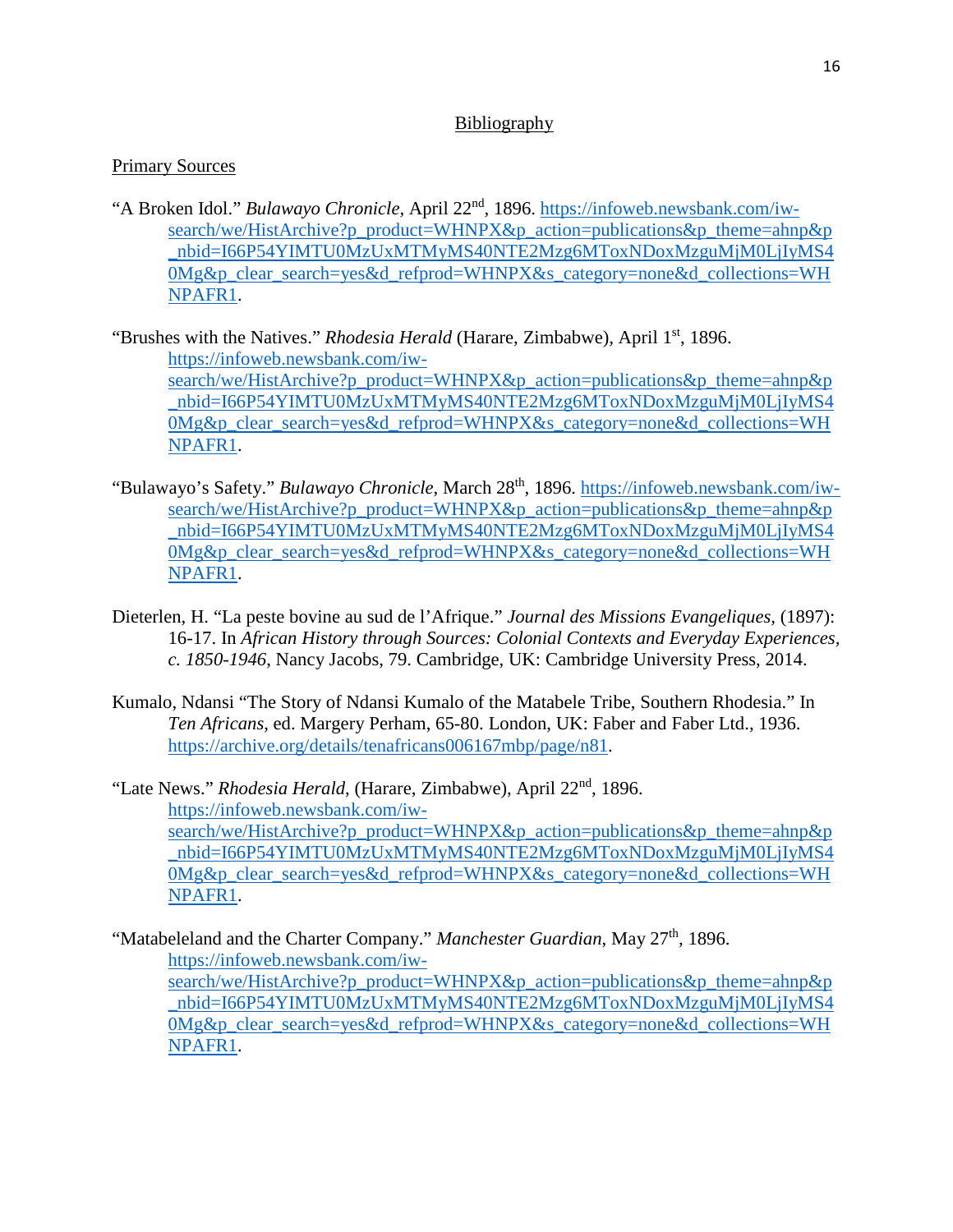"Matabele Revolt." Los Angeles Times, March 28<sup>th</sup>, 1896. [https://infoweb.newsbank.com/iw](https://infoweb.newsbank.com/iw-search/we/HistArchive?p_product=WHNPX&p_action=publications&p_theme=ahnp&p_nbid=I66P54YIMTU0MzUxMTMyMS40NTE2Mzg6MToxNDoxMzguMjM0LjIyMS40Mg&p_clear_search=yes&d_refprod=WHNPX&s_category=none&d_collections=WHNPAFR1)[search/we/HistArchive?p\\_product=WHNPX&p\\_action=publications&p\\_theme=ahnp&p](https://infoweb.newsbank.com/iw-search/we/HistArchive?p_product=WHNPX&p_action=publications&p_theme=ahnp&p_nbid=I66P54YIMTU0MzUxMTMyMS40NTE2Mzg6MToxNDoxMzguMjM0LjIyMS40Mg&p_clear_search=yes&d_refprod=WHNPX&s_category=none&d_collections=WHNPAFR1)\_ nbid=I66P54YIMTU0MzUxMTMyMS40NTE2Mzg6MToxNDoxMzguMjM0LjIyMS4 [0Mg&p\\_clear\\_search=yes&d\\_refprod=WHNPX&s\\_category=none&d\\_collections=WH](https://infoweb.newsbank.com/iw-search/we/HistArchive?p_product=WHNPX&p_action=publications&p_theme=ahnp&p_nbid=I66P54YIMTU0MzUxMTMyMS40NTE2Mzg6MToxNDoxMzguMjM0LjIyMS40Mg&p_clear_search=yes&d_refprod=WHNPX&s_category=none&d_collections=WHNPAFR1) [NPAFR1.](https://infoweb.newsbank.com/iw-search/we/HistArchive?p_product=WHNPX&p_action=publications&p_theme=ahnp&p_nbid=I66P54YIMTU0MzUxMTMyMS40NTE2Mzg6MToxNDoxMzguMjM0LjIyMS40Mg&p_clear_search=yes&d_refprod=WHNPX&s_category=none&d_collections=WHNPAFR1)

"More Cattle Disease." *Rhodesia Herald* (Harare, Zimbabwe), March 11th, 1896. [https://infoweb.newsbank.com/iw](https://infoweb.newsbank.com/iw-search/we/HistArchive?p_product=WHNPX&p_action=publications&p_theme=ahnp&p_nbid=I66P54YIMTU0MzUxMTMyMS40NTE2Mzg6MToxNDoxMzguMjM0LjIyMS40Mg&p_clear_search=yes&d_refprod=WHNPX&s_category=none&d_collections=WHNPAFR1)[search/we/HistArchive?p\\_product=WHNPX&p\\_action=publications&p\\_theme=ahnp&p](https://infoweb.newsbank.com/iw-search/we/HistArchive?p_product=WHNPX&p_action=publications&p_theme=ahnp&p_nbid=I66P54YIMTU0MzUxMTMyMS40NTE2Mzg6MToxNDoxMzguMjM0LjIyMS40Mg&p_clear_search=yes&d_refprod=WHNPX&s_category=none&d_collections=WHNPAFR1)\_ [\\_nbid=I66P54YIMTU0MzUxMTMyMS40NTE2Mzg6MToxNDoxMzguMjM0LjIyMS4](https://infoweb.newsbank.com/iw-search/we/HistArchive?p_product=WHNPX&p_action=publications&p_theme=ahnp&p_nbid=I66P54YIMTU0MzUxMTMyMS40NTE2Mzg6MToxNDoxMzguMjM0LjIyMS40Mg&p_clear_search=yes&d_refprod=WHNPX&s_category=none&d_collections=WHNPAFR1) [0Mg&p\\_clear\\_search=yes&d\\_refprod=WHNPX&s\\_category=none&d\\_collections=WH](https://infoweb.newsbank.com/iw-search/we/HistArchive?p_product=WHNPX&p_action=publications&p_theme=ahnp&p_nbid=I66P54YIMTU0MzUxMTMyMS40NTE2Mzg6MToxNDoxMzguMjM0LjIyMS40Mg&p_clear_search=yes&d_refprod=WHNPX&s_category=none&d_collections=WHNPAFR1) [NPAFR1.](https://infoweb.newsbank.com/iw-search/we/HistArchive?p_product=WHNPX&p_action=publications&p_theme=ahnp&p_nbid=I66P54YIMTU0MzUxMTMyMS40NTE2Mzg6MToxNDoxMzguMjM0LjIyMS40Mg&p_clear_search=yes&d_refprod=WHNPX&s_category=none&d_collections=WHNPAFR1)

"Mr. Rhodes at Salisbury." *Bulawayo Chronicle*, April 4<sup>th</sup>, 1896. [https://infoweb.newsbank.com/iw](https://infoweb.newsbank.com/iw-search/we/HistArchive?p_product=WHNPX&p_action=publications&p_theme=ahnp&p_nbid=I66P54YIMTU0MzUxMTMyMS40NTE2Mzg6MToxNDoxMzguMjM0LjIyMS40Mg&p_clear_search=yes&d_refprod=WHNPX&s_category=none&d_collections=WHNPAFR1)[search/we/HistArchive?p\\_product=WHNPX&p\\_action=publications&p\\_theme=ahnp&p](https://infoweb.newsbank.com/iw-search/we/HistArchive?p_product=WHNPX&p_action=publications&p_theme=ahnp&p_nbid=I66P54YIMTU0MzUxMTMyMS40NTE2Mzg6MToxNDoxMzguMjM0LjIyMS40Mg&p_clear_search=yes&d_refprod=WHNPX&s_category=none&d_collections=WHNPAFR1) [\\_nbid=I66P54YIMTU0MzUxMTMyMS40NTE2Mzg6MToxNDoxMzguMjM0LjIyMS4](https://infoweb.newsbank.com/iw-search/we/HistArchive?p_product=WHNPX&p_action=publications&p_theme=ahnp&p_nbid=I66P54YIMTU0MzUxMTMyMS40NTE2Mzg6MToxNDoxMzguMjM0LjIyMS40Mg&p_clear_search=yes&d_refprod=WHNPX&s_category=none&d_collections=WHNPAFR1) [0Mg&p\\_clear\\_search=yes&d\\_refprod=WHNPX&s\\_category=none&d\\_collections=WH](https://infoweb.newsbank.com/iw-search/we/HistArchive?p_product=WHNPX&p_action=publications&p_theme=ahnp&p_nbid=I66P54YIMTU0MzUxMTMyMS40NTE2Mzg6MToxNDoxMzguMjM0LjIyMS40Mg&p_clear_search=yes&d_refprod=WHNPX&s_category=none&d_collections=WHNPAFR1) [NPAFR1.](https://infoweb.newsbank.com/iw-search/we/HistArchive?p_product=WHNPX&p_action=publications&p_theme=ahnp&p_nbid=I66P54YIMTU0MzUxMTMyMS40NTE2Mzg6MToxNDoxMzguMjM0LjIyMS40Mg&p_clear_search=yes&d_refprod=WHNPX&s_category=none&d_collections=WHNPAFR1)

"Native Rising." *Rhodesia Herald* (Harare, Zimbabwe), April 1<sup>st</sup>, 1896.

[https://infoweb.newsbank.com/iw-](https://infoweb.newsbank.com/iw-search/we/HistArchive?p_product=WHNPX&p_action=publications&p_theme=ahnp&p_nbid=I66P54YIMTU0MzUxMTMyMS40NTE2Mzg6MToxNDoxMzguMjM0LjIyMS40Mg&p_clear_search=yes&d_refprod=WHNPX&s_category=none&d_collections=WHNPAFR1)

[search/we/HistArchive?p\\_product=WHNPX&p\\_action=publications&p\\_theme=ahnp&p](https://infoweb.newsbank.com/iw-search/we/HistArchive?p_product=WHNPX&p_action=publications&p_theme=ahnp&p_nbid=I66P54YIMTU0MzUxMTMyMS40NTE2Mzg6MToxNDoxMzguMjM0LjIyMS40Mg&p_clear_search=yes&d_refprod=WHNPX&s_category=none&d_collections=WHNPAFR1) [\\_nbid=I66P54YIMTU0MzUxMTMyMS40NTE2Mzg6MToxNDoxMzguMjM0LjIyMS4](https://infoweb.newsbank.com/iw-search/we/HistArchive?p_product=WHNPX&p_action=publications&p_theme=ahnp&p_nbid=I66P54YIMTU0MzUxMTMyMS40NTE2Mzg6MToxNDoxMzguMjM0LjIyMS40Mg&p_clear_search=yes&d_refprod=WHNPX&s_category=none&d_collections=WHNPAFR1) [0Mg&p\\_clear\\_search=yes&d\\_refprod=WHNPX&s\\_category=none&d\\_collections=WH](https://infoweb.newsbank.com/iw-search/we/HistArchive?p_product=WHNPX&p_action=publications&p_theme=ahnp&p_nbid=I66P54YIMTU0MzUxMTMyMS40NTE2Mzg6MToxNDoxMzguMjM0LjIyMS40Mg&p_clear_search=yes&d_refprod=WHNPX&s_category=none&d_collections=WHNPAFR1) [NPAFR1.](https://infoweb.newsbank.com/iw-search/we/HistArchive?p_product=WHNPX&p_action=publications&p_theme=ahnp&p_nbid=I66P54YIMTU0MzUxMTMyMS40NTE2Mzg6MToxNDoxMzguMjM0LjIyMS40Mg&p_clear_search=yes&d_refprod=WHNPX&s_category=none&d_collections=WHNPAFR1)

"Occasional Notes." *Rhodesia Herald* (Harare, Zimbabwe), February 26<sup>th</sup>, 1896. [https://infoweb.newsbank.com/iw-](https://infoweb.newsbank.com/iw-search/we/HistArchive?p_product=WHNPX&p_action=publications&p_theme=ahnp&p_nbid=I66P54YIMTU0MzUxMTMyMS40NTE2Mzg6MToxNDoxMzguMjM0LjIyMS40Mg&p_clear_search=yes&d_refprod=WHNPX&s_category=none&d_collections=WHNPAFR1)

[search/we/HistArchive?p\\_product=WHNPX&p\\_action=publications&p\\_theme=ahnp&p](https://infoweb.newsbank.com/iw-search/we/HistArchive?p_product=WHNPX&p_action=publications&p_theme=ahnp&p_nbid=I66P54YIMTU0MzUxMTMyMS40NTE2Mzg6MToxNDoxMzguMjM0LjIyMS40Mg&p_clear_search=yes&d_refprod=WHNPX&s_category=none&d_collections=WHNPAFR1)\_ [\\_nbid=I66P54YIMTU0MzUxMTMyMS40NTE2Mzg6MToxNDoxMzguMjM0LjIyMS4](https://infoweb.newsbank.com/iw-search/we/HistArchive?p_product=WHNPX&p_action=publications&p_theme=ahnp&p_nbid=I66P54YIMTU0MzUxMTMyMS40NTE2Mzg6MToxNDoxMzguMjM0LjIyMS40Mg&p_clear_search=yes&d_refprod=WHNPX&s_category=none&d_collections=WHNPAFR1) [0Mg&p\\_clear\\_search=yes&d\\_refprod=WHNPX&s\\_category=none&d\\_collections=WH](https://infoweb.newsbank.com/iw-search/we/HistArchive?p_product=WHNPX&p_action=publications&p_theme=ahnp&p_nbid=I66P54YIMTU0MzUxMTMyMS40NTE2Mzg6MToxNDoxMzguMjM0LjIyMS40Mg&p_clear_search=yes&d_refprod=WHNPX&s_category=none&d_collections=WHNPAFR1) [NPAFR1.](https://infoweb.newsbank.com/iw-search/we/HistArchive?p_product=WHNPX&p_action=publications&p_theme=ahnp&p_nbid=I66P54YIMTU0MzUxMTMyMS40NTE2Mzg6MToxNDoxMzguMjM0LjIyMS40Mg&p_clear_search=yes&d_refprod=WHNPX&s_category=none&d_collections=WHNPAFR1)

"Revolt in South Africa." *San Francisco Chronicle*, March 28<sup>th</sup>, 1896.

[https://infoweb.newsbank.com/iw-](https://infoweb.newsbank.com/iw-search/we/HistArchive?p_product=WHNPX&p_action=publications&p_theme=ahnp&p_nbid=I66P54YIMTU0MzUxMTMyMS40NTE2Mzg6MToxNDoxMzguMjM0LjIyMS40Mg&p_clear_search=yes&d_refprod=WHNPX&s_category=none&d_collections=WHNPAFR1)

[search/we/HistArchive?p\\_product=WHNPX&p\\_action=publications&p\\_theme=ahnp&p](https://infoweb.newsbank.com/iw-search/we/HistArchive?p_product=WHNPX&p_action=publications&p_theme=ahnp&p_nbid=I66P54YIMTU0MzUxMTMyMS40NTE2Mzg6MToxNDoxMzguMjM0LjIyMS40Mg&p_clear_search=yes&d_refprod=WHNPX&s_category=none&d_collections=WHNPAFR1)\_ [\\_nbid=I66P54YIMTU0MzUxMTMyMS40NTE2Mzg6MToxNDoxMzguMjM0LjIyMS4](https://infoweb.newsbank.com/iw-search/we/HistArchive?p_product=WHNPX&p_action=publications&p_theme=ahnp&p_nbid=I66P54YIMTU0MzUxMTMyMS40NTE2Mzg6MToxNDoxMzguMjM0LjIyMS40Mg&p_clear_search=yes&d_refprod=WHNPX&s_category=none&d_collections=WHNPAFR1) [0Mg&p\\_clear\\_search=yes&d\\_refprod=WHNPX&s\\_category=none&d\\_collections=WH](https://infoweb.newsbank.com/iw-search/we/HistArchive?p_product=WHNPX&p_action=publications&p_theme=ahnp&p_nbid=I66P54YIMTU0MzUxMTMyMS40NTE2Mzg6MToxNDoxMzguMjM0LjIyMS40Mg&p_clear_search=yes&d_refprod=WHNPX&s_category=none&d_collections=WHNPAFR1) [NPAFR1.](https://infoweb.newsbank.com/iw-search/we/HistArchive?p_product=WHNPX&p_action=publications&p_theme=ahnp&p_nbid=I66P54YIMTU0MzUxMTMyMS40NTE2Mzg6MToxNDoxMzguMjM0LjIyMS40Mg&p_clear_search=yes&d_refprod=WHNPX&s_category=none&d_collections=WHNPAFR1)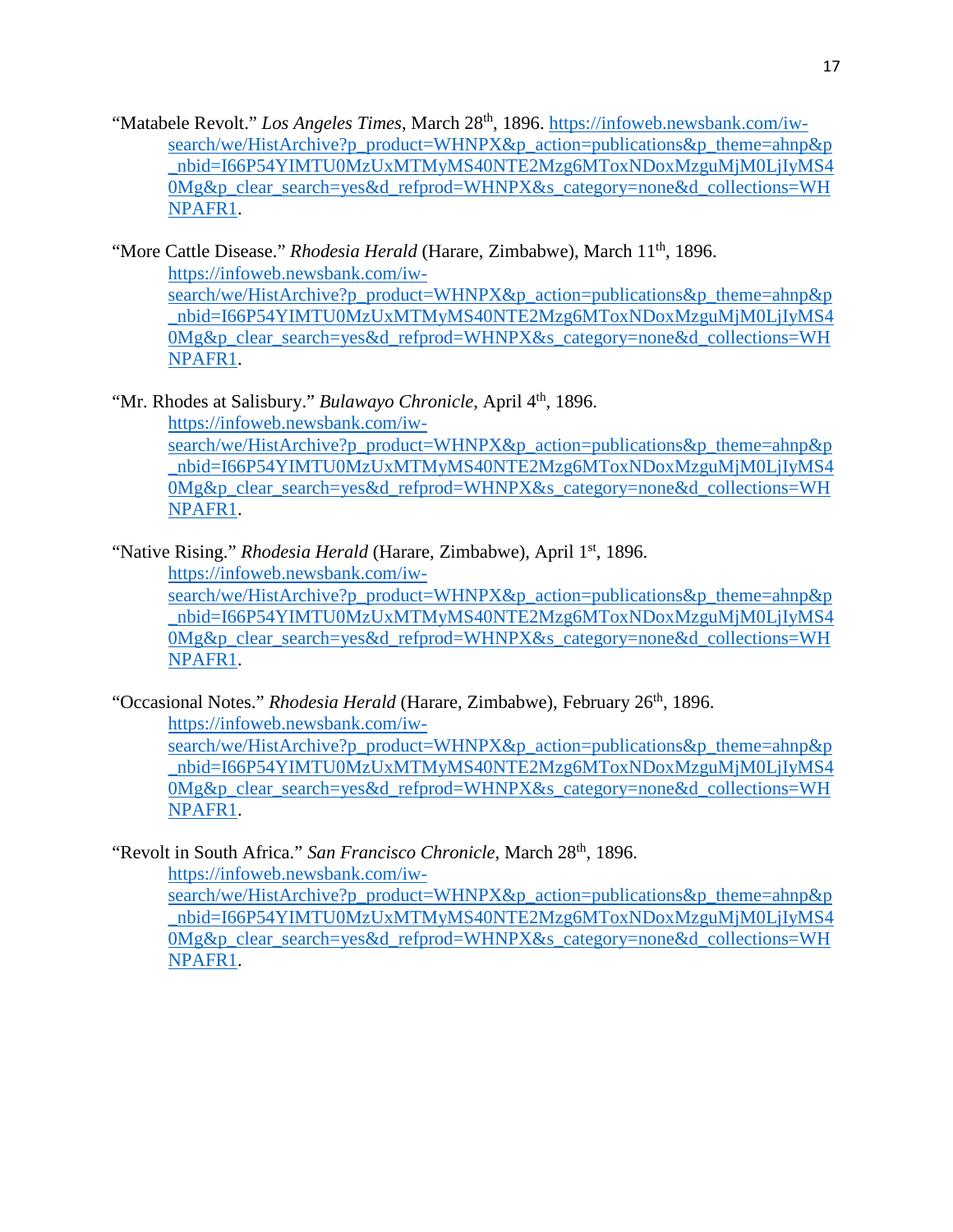- Robinson, Hercules, March 9<sup>th</sup>, 1896. In *Correspondence Relating to the Outbreak of Rinderpest in South Africa in March 1896.* London, UK: Eyere and Spottiswoode, 1896.
- Robinson, Hercules. Hercules Robinson to Joseph Chamberlain, March 11<sup>th</sup>, 1896, *Correspondence Relating to the Outbreak of Rinderpest in South Africa in March 1896.*  London, UK: Eyere and Spottiswoode, 1896.
- "Special Morning Express: The Matabele Rising." *Manchester Guardian*, April 13th, 1896. [https://infoweb.newsbank.com/iw](https://infoweb.newsbank.com/iw-search/we/HistArchive?p_product=WHNPX&p_action=publications&p_theme=ahnp&p_nbid=I66P54YIMTU0MzUxMTMyMS40NTE2Mzg6MToxNDoxMzguMjM0LjIyMS40Mg&p_clear_search=yes&d_refprod=WHNPX&s_category=none&d_collections=WHNPAFR1)[search/we/HistArchive?p\\_product=WHNPX&p\\_action=publications&p\\_theme=ahnp&p](https://infoweb.newsbank.com/iw-search/we/HistArchive?p_product=WHNPX&p_action=publications&p_theme=ahnp&p_nbid=I66P54YIMTU0MzUxMTMyMS40NTE2Mzg6MToxNDoxMzguMjM0LjIyMS40Mg&p_clear_search=yes&d_refprod=WHNPX&s_category=none&d_collections=WHNPAFR1) [\\_nbid=I66P54YIMTU0MzUxMTMyMS40NTE2Mzg6MToxNDoxMzguMjM0LjIyMS4](https://infoweb.newsbank.com/iw-search/we/HistArchive?p_product=WHNPX&p_action=publications&p_theme=ahnp&p_nbid=I66P54YIMTU0MzUxMTMyMS40NTE2Mzg6MToxNDoxMzguMjM0LjIyMS40Mg&p_clear_search=yes&d_refprod=WHNPX&s_category=none&d_collections=WHNPAFR1) [0Mg&p\\_clear\\_search=yes&d\\_refprod=WHNPX&s\\_category=none&d\\_collections=WH](https://infoweb.newsbank.com/iw-search/we/HistArchive?p_product=WHNPX&p_action=publications&p_theme=ahnp&p_nbid=I66P54YIMTU0MzUxMTMyMS40NTE2Mzg6MToxNDoxMzguMjM0LjIyMS40Mg&p_clear_search=yes&d_refprod=WHNPX&s_category=none&d_collections=WHNPAFR1) [NPAFR1.](https://infoweb.newsbank.com/iw-search/we/HistArchive?p_product=WHNPX&p_action=publications&p_theme=ahnp&p_nbid=I66P54YIMTU0MzUxMTMyMS40NTE2Mzg6MToxNDoxMzguMjM0LjIyMS40Mg&p_clear_search=yes&d_refprod=WHNPX&s_category=none&d_collections=WHNPAFR1)
- Stevens, J. A. J. A. Stevens to Imperial Secretary, March 9th, 1896. In *Correspondence Relating to the Outbreak of Rinderpest in South Africa in March 1896*. London, UK: Eyere and Spottiswoode, 1896.
- "The Native Rising," *Bulawayo Chronicle*, June 20<sup>th</sup>, 1896. [https://infoweb.newsbank.com/iw](https://infoweb.newsbank.com/iw-search/we/HistArchive?p_product=WHNPX&p_action=publications&p_theme=ahnp&p_nbid=I66P54YIMTU0MzUxMTMyMS40NTE2Mzg6MToxNDoxMzguMjM0LjIyMS40Mg&p_clear_search=yes&d_refprod=WHNPX&s_category=none&d_collections=WHNPAFR1)[search/we/HistArchive?p\\_product=WHNPX&p\\_action=publications&p\\_theme=ahnp&p](https://infoweb.newsbank.com/iw-search/we/HistArchive?p_product=WHNPX&p_action=publications&p_theme=ahnp&p_nbid=I66P54YIMTU0MzUxMTMyMS40NTE2Mzg6MToxNDoxMzguMjM0LjIyMS40Mg&p_clear_search=yes&d_refprod=WHNPX&s_category=none&d_collections=WHNPAFR1) [\\_nbid=I66P54YIMTU0MzUxMTMyMS40NTE2Mzg6MToxNDoxMzguMjM0LjIyMS4](https://infoweb.newsbank.com/iw-search/we/HistArchive?p_product=WHNPX&p_action=publications&p_theme=ahnp&p_nbid=I66P54YIMTU0MzUxMTMyMS40NTE2Mzg6MToxNDoxMzguMjM0LjIyMS40Mg&p_clear_search=yes&d_refprod=WHNPX&s_category=none&d_collections=WHNPAFR1) [0Mg&p\\_clear\\_search=yes&d\\_refprod=WHNPX&s\\_category=none&d\\_collections=WH](https://infoweb.newsbank.com/iw-search/we/HistArchive?p_product=WHNPX&p_action=publications&p_theme=ahnp&p_nbid=I66P54YIMTU0MzUxMTMyMS40NTE2Mzg6MToxNDoxMzguMjM0LjIyMS40Mg&p_clear_search=yes&d_refprod=WHNPX&s_category=none&d_collections=WHNPAFR1) [NPAFR1.](https://infoweb.newsbank.com/iw-search/we/HistArchive?p_product=WHNPX&p_action=publications&p_theme=ahnp&p_nbid=I66P54YIMTU0MzUxMTMyMS40NTE2Mzg6MToxNDoxMzguMjM0LjIyMS40Mg&p_clear_search=yes&d_refprod=WHNPX&s_category=none&d_collections=WHNPAFR1)
- Tennant, Hercules, and Edgar Michael Jackson, eds. *Statutes of the Cape of Good Hope, 1652- 1895*. Cape Town, South Africa: W. A. Richards and Sons, 1895.

#### Secondary Sources

- Aldridge, J., and Harry Saker. "The Origins of the Langeberg Rebellion." *The Journal of African History* 12, no. 2 (1971): 299-317.
- Ballard, Charles. "The Repercussions of Rinderpest: Cattle Plague and Peasant Decline in Colonial Natal." *The International Journal of African Historical Studies* 19. no. 3 (1986): 421-450.
- Blowey, Rodger W., and A. David Weaver. *Color Atlas of Diseases and Disorders of Cattle*, 2nd ed. Maryland Heights, MO: Mosby, 2003.
- Gilfoyle, Daniel "Veterinary Research and the African Rinderpest Epizootic: The Cape Colony, 18896-1898." *Journal of Southern African Studies* 29, no. 1 (March 2003): 133-154.
- Hødnebø, Kjell, and John A. Rowe. "Rinderpest in the Sudan 1888-1890: The Mystery of the Missing Panzootic." *Sudanic Africa* 5, (1994): 149-179.